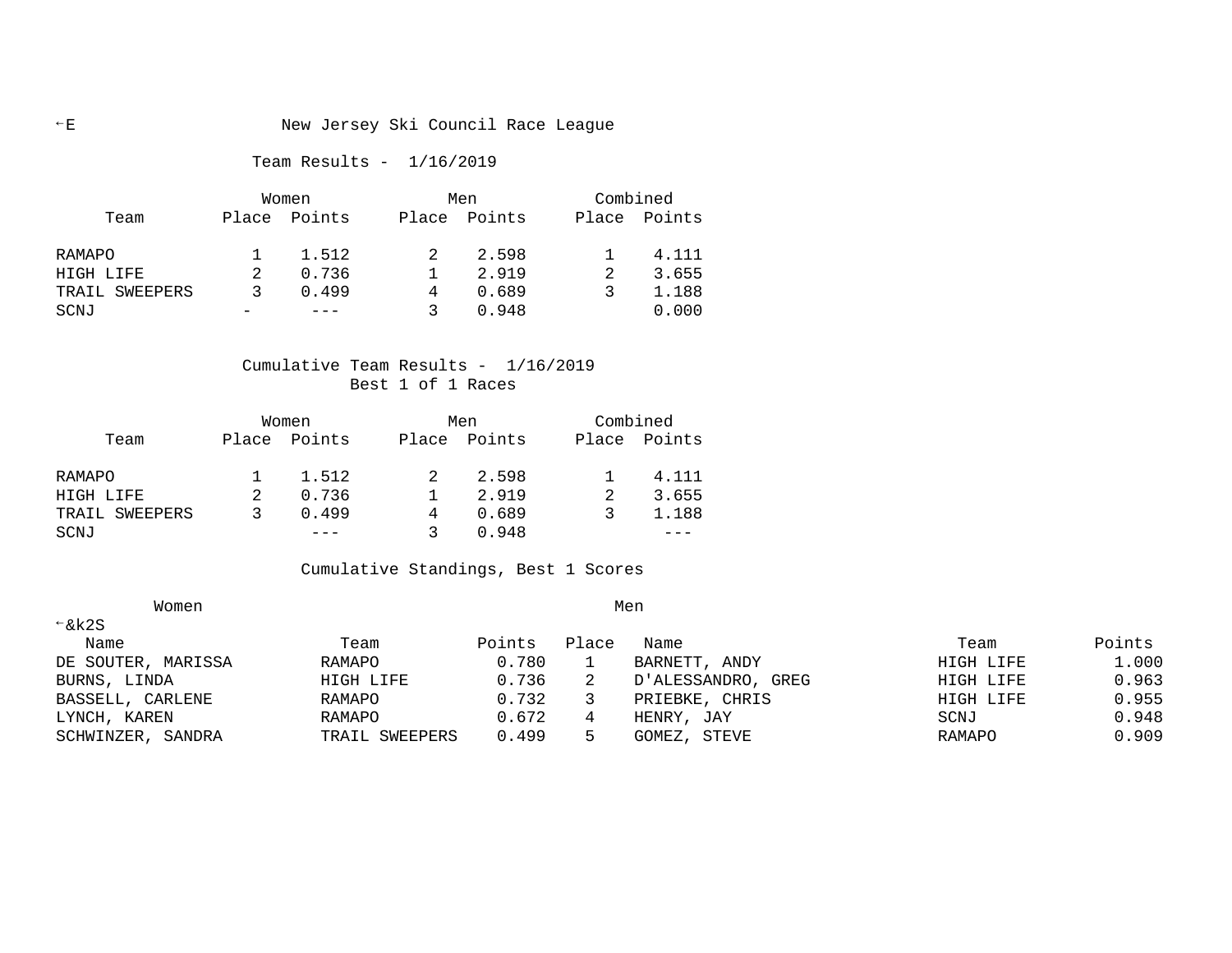# Race Date: 1/16/2019 - Page 1 Reference Time : 91.79 All Racers

| Place | Name                  | Team           | Bib | Sex         | Time 1 | Time 2 | Total  | Points |
|-------|-----------------------|----------------|-----|-------------|--------|--------|--------|--------|
|       | 1 BARNETT, ANDY       | HIGH LIFE      | 6   | M           | 45.84  | 45.95  | 91.79  | 1.000  |
|       | 2 D'ALESSANDRO, GREG  | HIGH LIFE      | 7   | M           | 47.84  | 47.45  | 95.29  | 0.963  |
|       | 3 PRIEBKE, CHRIS      | HIGH LIFE      | 8   | M           | 48.35  | 47.72  | 96.07  | 0.955  |
|       | 4 HENRY, JAY          | SCNJ           | 9   | M           | 48.28  | 48.51  | 96.79  | 0.948  |
|       | 5 GOMEZ, STEVE        | RAMAPO         | 10  | M           | 49.70  | 51.27  | 100.97 | 0.909  |
|       | 6 HUSTON, MIKE        | HIGH LIFE      | 11  | M           | 50.77  | 53.54  | 104.31 | 0.880  |
|       | 7 MANOYLOVICH, IGOR   | RAMAPO         | 12  | M           | 53.41  | 53.61  | 107.02 | 0.858  |
|       | 8 BASSELL, STU        | RAMAPO         | 13  | M           | 55.74  | 54.66  | 110.40 | 0.831  |
|       | 9 MCCUSKER, CHUCK     | HIGH LIFE      | 14  | M           | 55.51  | 56.18  | 111.69 | 0.822  |
|       | 10 GRIFFIN, RICH      | HIGH LIFE      | 15  | M           | 56.94  | 57.95  | 114.89 | 0.799  |
|       | 11 DE SOUTER, MARISSA | RAMAPO         |     | $\mathbf F$ | 58.84  | 58.77  | 117.61 | 0.780  |
|       | 12 WATSON, DAVE       | RAMAPO         | 16  | M           | 64.68  | 54.49  | 119.17 | 0.770  |
|       | 13 BURNS, LINDA       | HIGH LIFE      | 2   | $\mathbf F$ | 61.75  | 62.92  | 124.67 | 0.736  |
|       | 14 BASSELL, CARLENE   | RAMAPO         | 3   | $\mathbf F$ | 62.29  | 63.11  | 125.40 | 0.732  |
|       | 15 GLICK, KEN         | RAMAPO         | 17  | M           | 61.81  | 66.40  | 128.21 | 0.716  |
|       | 16 CUMMINGS, PAT      | TRAIL SWEEPERS | 18  | M           | 67.35  | 65.79  | 133.14 | 0.689  |
|       | 17 LYNCH, KAREN       | RAMAPO         | 4   | $\mathbf F$ | 67.96  | 68.73  | 136.69 | 0.672  |
|       | 18 SCHWINZER, SANDRA  | TRAIL SWEEPERS | 5   | $\mathbf F$ | 93.70  | 90.28  | 183.98 | 0.499  |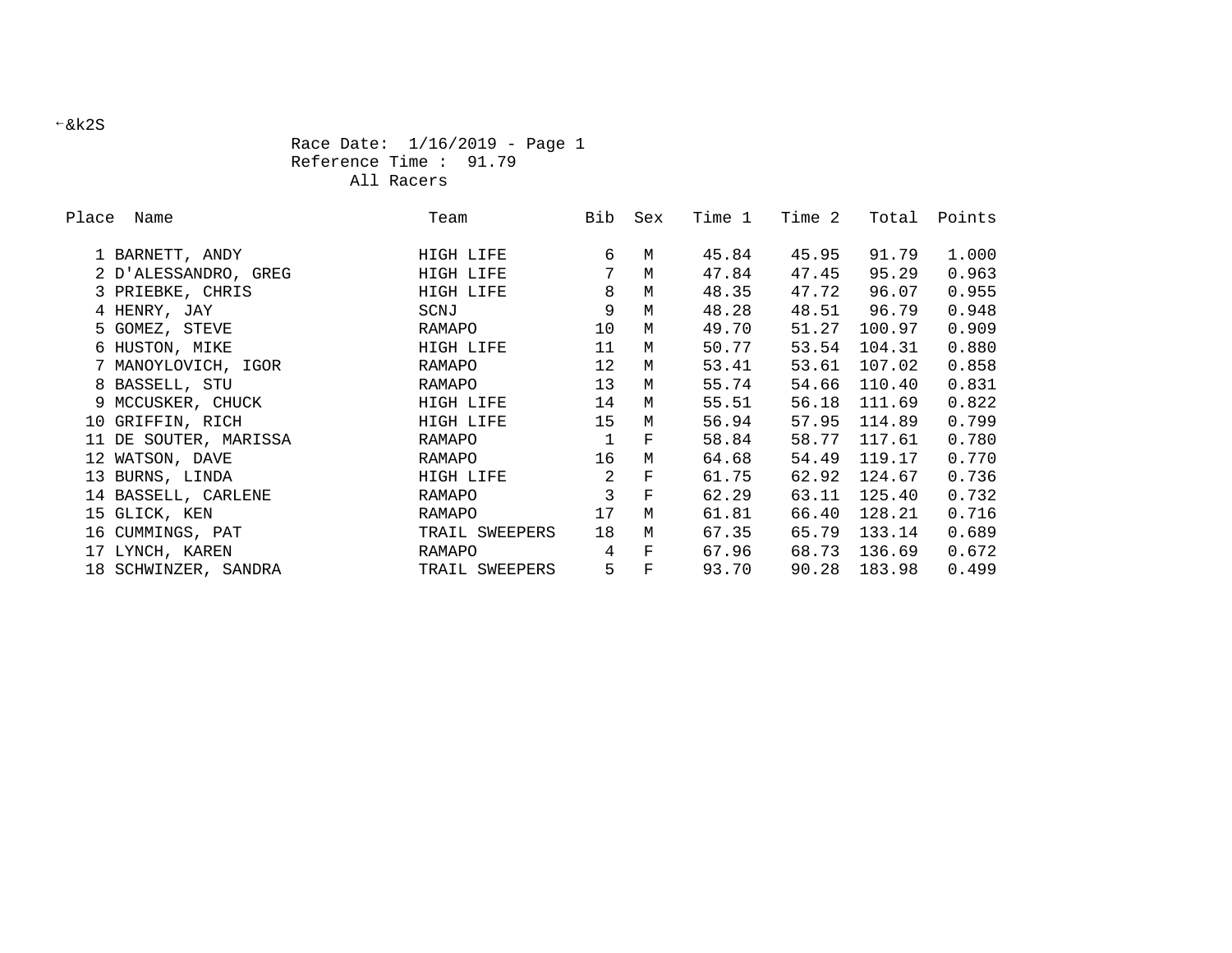| Cumulative Standings |  |
|----------------------|--|
| Women                |  |

| Place Name           | Team           | Sex | 1/16  | Points |
|----------------------|----------------|-----|-------|--------|
| 1 DE SOUTER, MARISSA | RAMAPO         | F   | 0.780 | 0.780  |
| 2 BURNS, LINDA       | HIGH LIFE      | F   | 0.736 | 0.736  |
| 3 BASSELL, CARLENE   | RAMAPO         | F   | 0.732 | 0.732  |
| 4 LYNCH, KAREN       | RAMAPO         | F   | 0.672 | 0.672  |
| 5 SCHWINZER, SANDRA  | TRAIL SWEEPERS | F   | 0.499 | 0499   |

ment of the state of the state of the Ment of the Ment of the State of the Ment of the State of the State of the State of the State of the State of the State of the State of the State of the State of the State of the State Men

| Place<br>Name        | Team           | Sex | 1/16  | Points |
|----------------------|----------------|-----|-------|--------|
|                      |                |     |       |        |
| 1 BARNETT, ANDY      | HIGH LIFE      | M   | 1.000 | 1,000  |
| 2 D'ALESSANDRO, GREG | HIGH LIFE      | M   | 0.963 | 0.963  |
| 3 PRIEBKE, CHRIS     | HIGH LIFE      | M   | 0.955 | 0.955  |
| 4 HENRY, JAY         | SCNJ           | M   | 0.948 | 0.948  |
| 5 GOMEZ, STEVE       | RAMAPO         | M   | 0.909 | 0.909  |
| 6 HUSTON, MIKE       | HIGH LIFE      | M   | 0.880 | 0.880  |
| 7 MANOYLOVICH, IGOR  | RAMAPO         | M   | 0.858 | 0.858  |
| 8 BASSELL, STU       | RAMAPO         | M   | 0.831 | 0.831  |
| 9 MCCUSKER, CHUCK    | HIGH LIFE      | M   | 0.822 | 0.822  |
| 10 GRIFFIN, RICH     | HIGH LIFE      | M   | 0.799 | 0.799  |
| 11 WATSON, DAVE      | RAMAPO         | M   | 0.770 | 0.770  |
| 12 GLICK, KEN        | RAMAPO         | M   | 0.716 | 0.716  |
| 13 CUMMINGS, PAT     | TRAIL SWEEPERS | M   | 0.689 | 0.689  |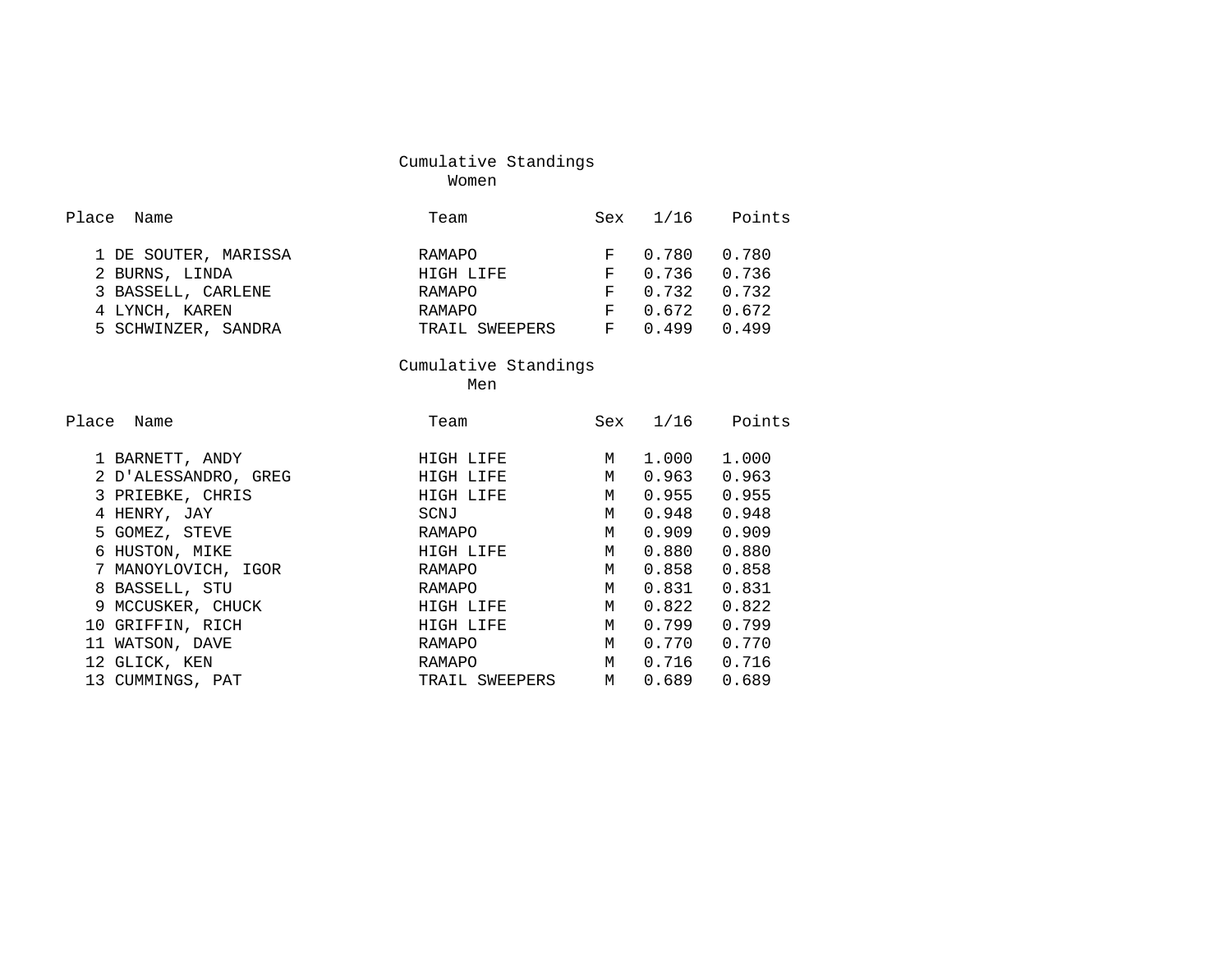# Race Date: 1/16/2019 Reference Time : 91.79 Racers for RAMAPO

| Place<br>Name        | Team   | Bib             | Sex          | Time 1 | Time 2 | Total  | Points | Team Points |
|----------------------|--------|-----------------|--------------|--------|--------|--------|--------|-------------|
|                      |        |                 |              |        |        |        |        |             |
| 1 GOMEZ, STEVE       | RAMAPO | 10              | M            | 49.70  | 51.27  | 100.97 | 0.909  | 1.000       |
| 2 MANOYLOVICH, IGOR  | RAMAPO | 12 <sup>°</sup> | M            | 53.41  | 53.61  | 107.02 | 0.858  | 0.943       |
| 3 BASSELL, STU       | RAMAPO | 13              | M            | 55.74  | 54.66  | 110.40 | 0.831  | 0.915       |
| 4 DE SOUTER, MARISSA | RAMAPO |                 | $\mathbf{F}$ | 58.84  | 58.77  | 117.61 | 0.780  | 0.859       |
| 5 WATSON, DAVE       | RAMAPO | 16              | M            | 64.68  | 54.49  | 119.17 | 0.770  | 0.847       |
| 6 BASSELL, CARLENE   | RAMAPO | 3               | F            | 62.29  | 63.11  | 125.40 | 0.732  | 0.805       |
| 7 GLICK, KEN         | RAMAPO | 17              | M            | 61.81  | 66.40  | 128.21 | 0.716  | 0.788       |
| 8 LYNCH, KAREN       | RAMAPO | 4               | ਾ ਸਾ         | 67.96  | 68.73  | 136.69 | 0.672  | 0.739       |
|                      |        |                 |              |        |        |        |        |             |

#### &k2S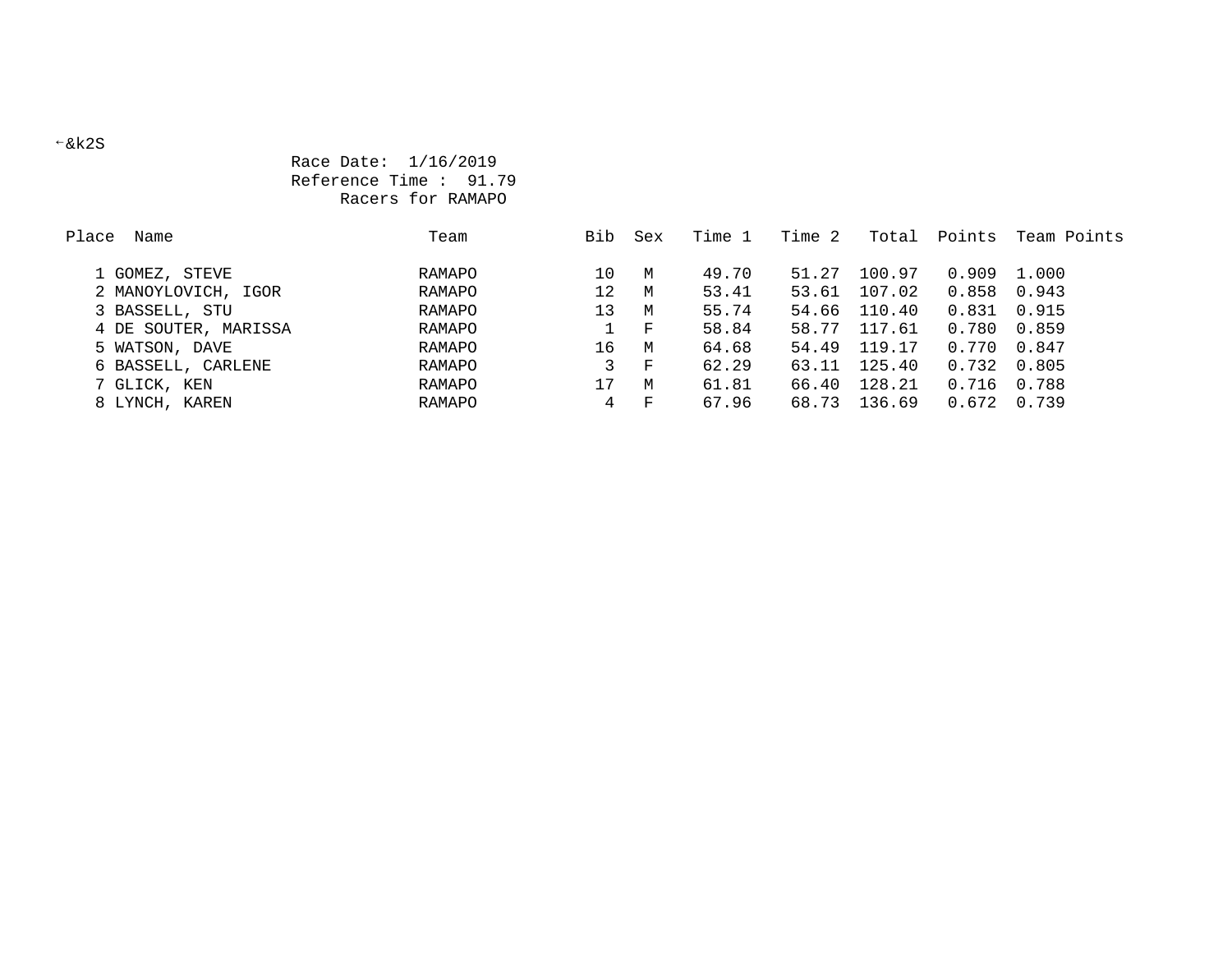# Team Results - 1/23/2019

|           | Women |        |       | Men    |       | Combined |  |
|-----------|-------|--------|-------|--------|-------|----------|--|
| Team      | Place | Points | Place | Points | Place | Points   |  |
| RAMAPO    |       | 1.488  |       | 2.590  |       | 4.078    |  |
| HIGH LIFE |       | 0.813  |       | 2.918  |       | 3.731    |  |
| TRAILSIDE | ર     | 0.720  | 3     | 1.531  |       | 2.251    |  |
| SCNJ      |       |        |       | 0.943  |       | 0.000    |  |

# Cumulative Team Results - 1/23/2019 Best 2 of 2 Races

|                | Women        |       | Men    |   | Combined     |  |
|----------------|--------------|-------|--------|---|--------------|--|
| Team           | Place Points | Place | Points |   | Place Points |  |
| RAMAPO         | 3.000        |       | 5.188  |   | 8.188        |  |
| HIGH LIFE      | 1.549        |       | 5.837  |   | 7.386        |  |
| TRAILSIDE      | 0.720        |       | 2.220  | 3 | 2.251        |  |
| SCNJ           |              | 4     | 1.891  |   |              |  |
| TRAIL SWEEPERS | 0.499        |       |        |   |              |  |

# Cumulative Standings, Best 2 Scores

| Women              |           |        | Men   |                    |           |       |
|--------------------|-----------|--------|-------|--------------------|-----------|-------|
| $\xi$ k2S          |           |        |       |                    |           |       |
| Name               | Team      | Points | Place | Name               | Team      |       |
| Points             |           |        |       |                    |           |       |
| BURNS, LINDA       | HIGH LIFE | 1.549  |       | BARNETT, ANDY      | HIGH LIFE | 2.000 |
| BASSELL, CARLENE   | RAMAPO    | 1.493  | 2     | D'ALESSANDRO, GREG | HIGH LIFE | 1.924 |
| LYNCH, KAREN       | RAMAPO    | 1.399  |       | PRIEBKE, CHRIS     | HIGH LIFE | 1.912 |
| DE SOUTER, MARISSA | RAMAPO    | 0.780  | 4     | HENRY, JAY         | SCNJ      | 1.891 |
| SANDERSON, KAREN   | TRAILSIDE | 0.720  | 5.    | MANOYLOVICH, IGOR  | RAMAPO    | 1.740 |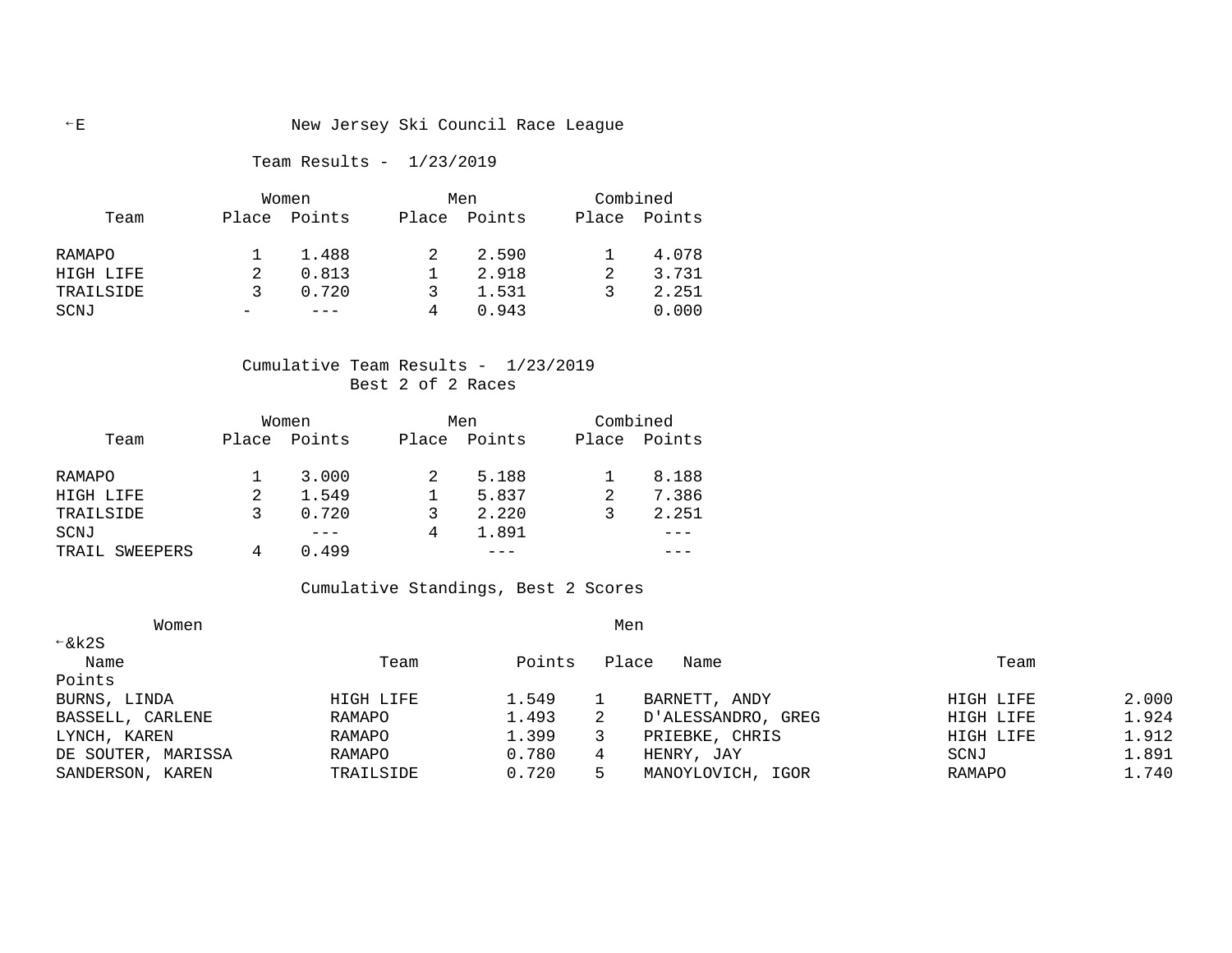# Race Date: 1/23/2019 - Page 2 Reference Time : 90.23 Men

| Place | Name                 | Team      | Bib             | Sex | Time 1 | Time 2 | Total  | Points |
|-------|----------------------|-----------|-----------------|-----|--------|--------|--------|--------|
|       | 1 BARNETT, ANDY      | HIGH LIFE | 5               | M   | 45.12  | 45.11  | 90.23  | 1,000  |
|       | 2 D'ALESSANDRO, GREG | HIGH LIFE | 6               | M   | 47.01  | 46.88  | 93.89  | 0.961  |
|       | 3 PRIEBKE, CHRIS     | HIGH LIFE | 7               | M   | 47.17  | 47.12  | 94.29  | 0.957  |
|       | 4 HENRY, JAY         | SCNJ      | 8               | M   | 47.85  | 47.85  | 95.70  | 0.943  |
|       | 5 MANOYLOVICH, IGOR  | RAMAPO    | 9               | M   | 51.05  | 51.18  | 102.23 | 0.883  |
|       | 6 SIDLOVSKY, BILL    | RAMAPO    | 10              | M   | 52.11  | 52.45  | 104.56 | 0.863  |
|       | 7 BASSELL, STU       | RAMAPO    | 11              | M   | 54.27  | 52.63  | 106.90 | 0.844  |
|       | 8 GRIFFIN, RICH      | HIGH LIFE | 12 <sup>°</sup> | M   | 56.55  | 55.92  | 112.47 | 0.802  |
|       | 9 LEAMAN, KEITH      | TRAILSIDE | 13              | M   | 56.92  | 56.13  | 113.05 | 0.798  |
|       | 10 CURNYN, DENNIS    | RAMAPO    | 14              | M   | 56.79  | 57.32  | 114.11 | 0.791  |
|       | 11 CUMMINGS, PATRICK | TRAILSIDE | 15              | M   | 62.18  | 60.93  | 123.11 | 0.733  |
|       | 12 MONTANTI, MARK    | RAMAPO    | 16              | M   | 78.16  | 79.61  | 157.77 | 0.572  |

# Race Date: 1/23/2019 - Page 3 Reference Time : 90.23 women women women women women women women women women women women women women women women women women women wo

| Place Name         | Team      | <b>Bib</b> | Sex             | Time 1 | Time 2 |              | Total Points |
|--------------------|-----------|------------|-----------------|--------|--------|--------------|--------------|
| 1 BURNS, LINDA     | HIGH LIFE |            | $1 \quad F$     | 55.20  |        | 55.83 111.03 | 0.813        |
| 2 BASSELL, CARLENE | RAMAPO    |            | 2 F             | 59.57  |        | 59.06 118.63 | 0.761        |
| 3 LYNCH, KAREN     | RAMAPO    |            | $\mathcal{S}$ F | 61.66  | 62.38  | 124.04       | 0.727        |
| 4 SANDERSON, KAREN | TRAILSIDE |            | 4 F             | 62.12  | 63.23  | 125.35       | 0.720        |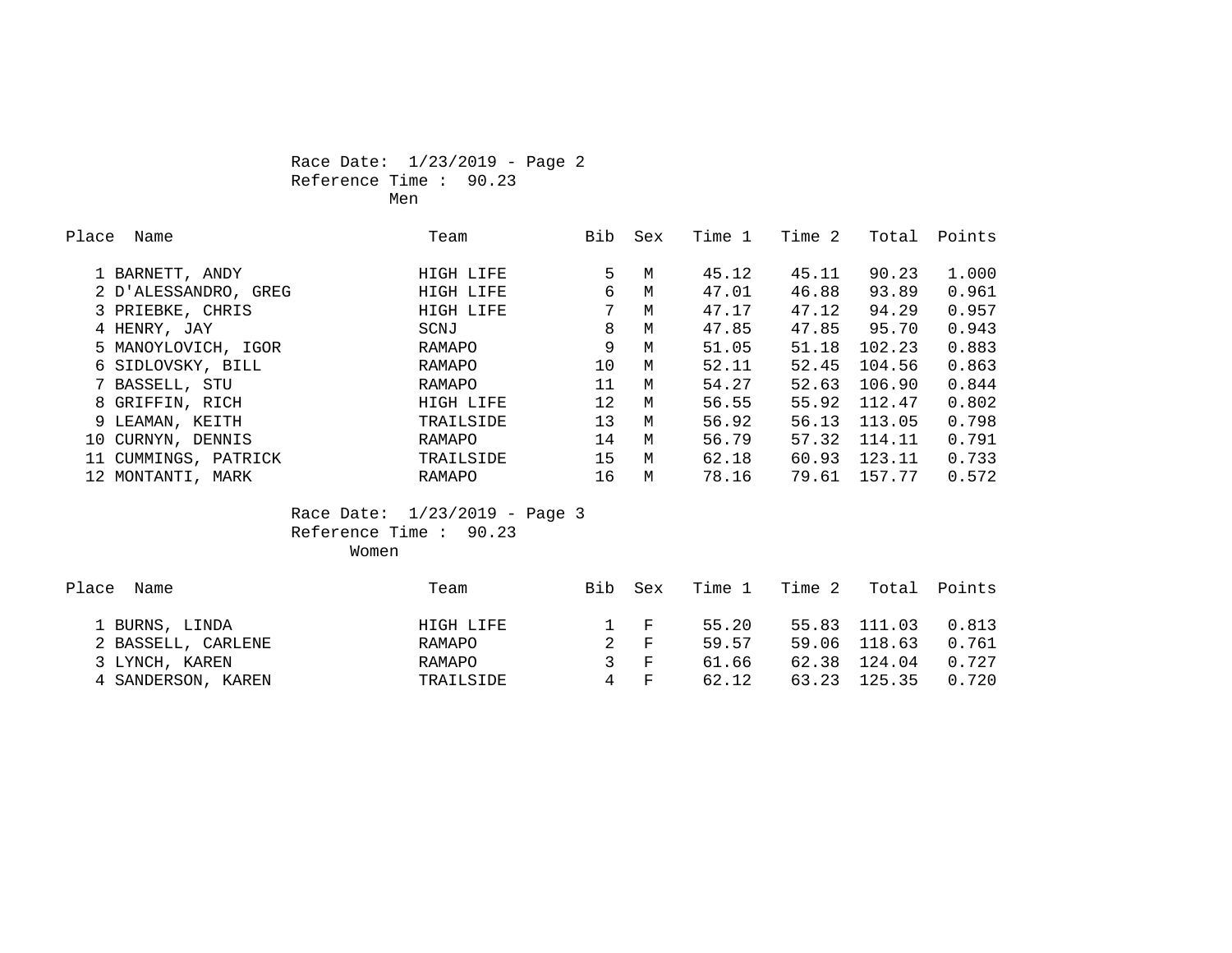women were also the control of the Moment women were the set of the set of the set of the set of the set of th

| Place<br>Name                                                                                                               | Team                                                                                     | Sex                            |                         | $1/16$ $1/23$                                            | Points                                             |
|-----------------------------------------------------------------------------------------------------------------------------|------------------------------------------------------------------------------------------|--------------------------------|-------------------------|----------------------------------------------------------|----------------------------------------------------|
| 1 BURNS, LINDA<br>2 BASSELL, CARLENE<br>3 LYNCH, KAREN<br>4 DE SOUTER, MARISSA<br>5 SANDERSON, KAREN<br>6 SCHWINZER, SANDRA | HIGH LIFE<br>RAMAPO<br>RAMAPO<br>RAMAPO<br>TRAILSIDE F DNR<br>TRAIL SWEEPERS F 0.499 DNR | F<br>F.<br>$\mathbf{F}^-$<br>F | 0.732<br>0.672<br>0.780 | $0.736$ $0.813$<br>0.761<br>0.727<br><b>DNR</b><br>0.720 | 1.549<br>1.493<br>1.399<br>0.780<br>0.720<br>0.499 |
|                                                                                                                             | Cumulative Standings                                                                     |                                |                         |                                                          |                                                    |
|                                                                                                                             | Men                                                                                      |                                |                         |                                                          |                                                    |
| Place<br>Name                                                                                                               | Team                                                                                     |                                |                         |                                                          | Sex 1/16 1/23 Points                               |
| 1 BARNETT, ANDY                                                                                                             | HIGH LIFE                                                                                | M                              |                         | 1.000 1.000                                              | 2.000                                              |
| 2 D'ALESSANDRO, GREG                                                                                                        | HIGH LIFE                                                                                | M                              | 0.963                   | 0.961                                                    | 1.924                                              |
| 3 PRIEBKE, CHRIS                                                                                                            | HIGH LIFE                                                                                | M                              | 0.955                   | 0.957                                                    | 1.912                                              |
| 4 HENRY, JAY                                                                                                                | SCNJ                                                                                     | M                              | 0.948                   | 0.943                                                    | 1.891                                              |
| 5 MANOYLOVICH, IGOR                                                                                                         | RAMAPO                                                                                   | M                              | 0.858                   | 0.883                                                    | 1.740                                              |
| 6 BASSELL, STU                                                                                                              | RAMAPO                                                                                   | M                              | 0.831                   | 0.844                                                    | 1.675                                              |
| 7 GRIFFIN, RICH                                                                                                             | HIGH LIFE                                                                                | M                              | 0.799                   | 0.802                                                    | 1.601                                              |
| 8 CUMMINGS, PATRICK                                                                                                         | TRAILSIDE                                                                                | M                              | 0.689                   | 0.733                                                    | 1.422                                              |
| 9 GOMEZ, STEVE                                                                                                              | RAMAPO                                                                                   | M                              | 0.909                   | <b>DNR</b>                                               | 0.909                                              |
| 10 HUSTON, MIKE                                                                                                             | HIGH LIFE                                                                                | M                              | 0.880                   | <b>DNR</b>                                               | 0.880                                              |
| 11 SIDLOVSKY, BILL                                                                                                          | RAMAPO                                                                                   | M                              | DNR                     | 0.863                                                    | 0.863                                              |
| 12 MCCUSKER, CHUCK                                                                                                          | HIGH LIFE                                                                                | M                              |                         | 0.822 DNR                                                | 0.822                                              |
| 13 LEAMAN, KEITH                                                                                                            | TRAILSIDE                                                                                | M                              | DNR                     | 0.798                                                    | 0.798                                              |
| 14 CURNYN, DENNIS                                                                                                           | RAMAPO                                                                                   | M                              | DNR                     | 0.791                                                    | 0.791                                              |
| 15 WATSON, DAVE                                                                                                             | RAMAPO                                                                                   | M                              | 0.770                   | <b>DNR</b>                                               | 0.770                                              |
| 16 GLICK, KEN                                                                                                               | RAMAPO                                                                                   | M                              |                         | $0.716$ DNR                                              | 0.716                                              |
| 17 MONTANTI, MARK                                                                                                           | RAMAPO                                                                                   | M                              | <b>DNR</b>              | 0.572                                                    | 0.572                                              |
| CUMMINGS, PAT                                                                                                               | TRAIL SWEEPERS                                                                           | M                              | 0.000                   | DNR                                                      | 0.000                                              |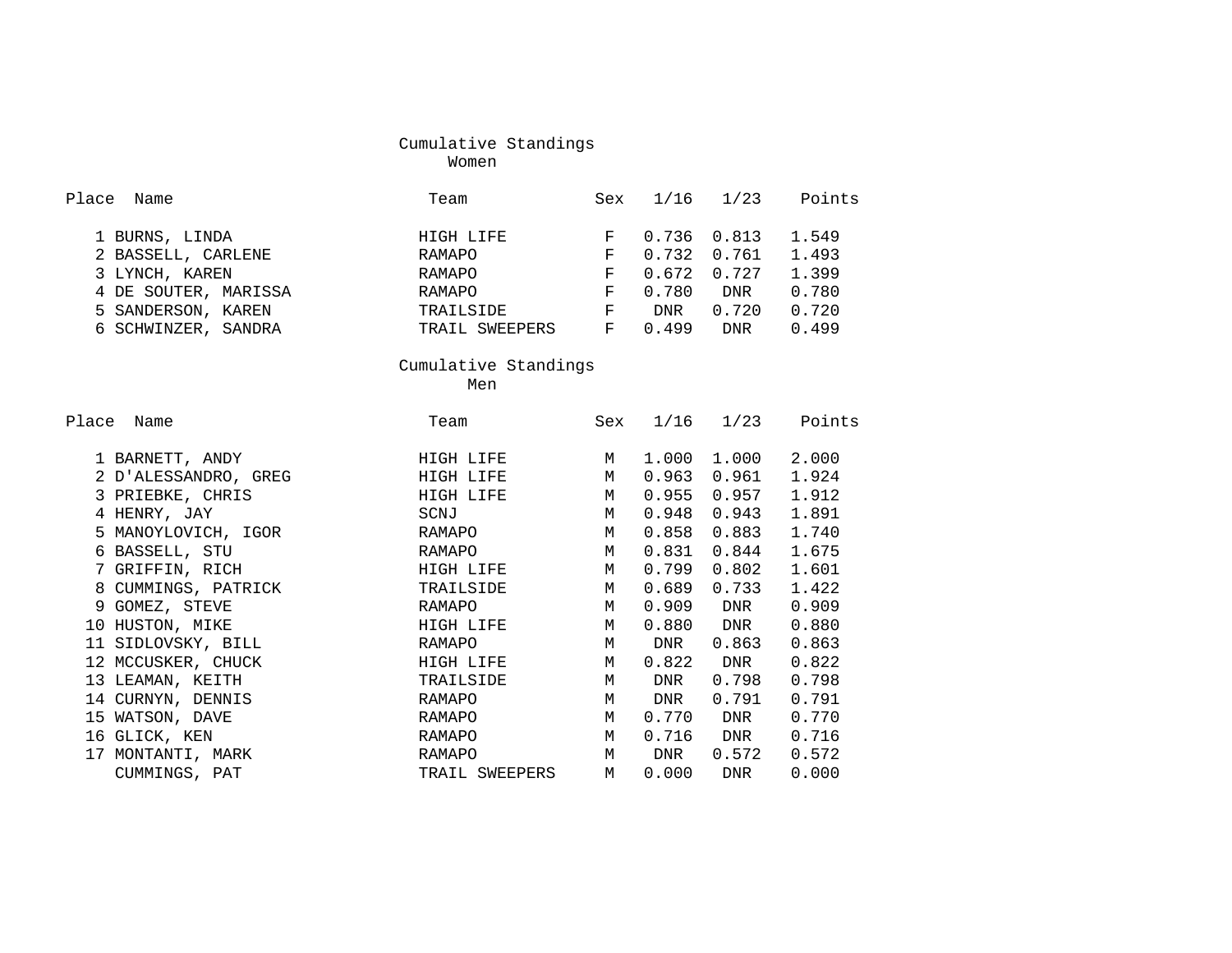# Race Date: 1/23/2019 Reference Time : 90.23 Racers for RAMAPO

| Team          | Bib | Sex  | Time 1 | Time 2 | Total  | Points         | Team Points                                                                                   |
|---------------|-----|------|--------|--------|--------|----------------|-----------------------------------------------------------------------------------------------|
|               |     |      |        |        |        |                |                                                                                               |
| RAMAPO        | 9.  | M    | 51.05  |        | 102.23 |                |                                                                                               |
| RAMAPO        | 10  | M    | 52.11  | 52.45  | 104.56 |                | 0.978                                                                                         |
| RAMAPO        | 11  | M    | 54.27  | 52.63  | 106.90 |                |                                                                                               |
| RAMAPO        | 14  | M    | 56.79  |        | 114.11 |                |                                                                                               |
| RAMAPO        | 2   | $-F$ | 59.57  | 59.06  | 118.63 |                |                                                                                               |
| RAMAPO        | 3   | ਾ ਸਾ | 61.66  | 62.38  | 124.04 |                |                                                                                               |
| <b>RAMAPO</b> | 16  | M    | 78.16  | 79.61  | 157.77 |                | 0.648                                                                                         |
|               |     |      |        |        |        | 51.18<br>57.32 | 0.883 1.000<br>0.863<br>$0.844$ 0.956<br>0.791 0.896<br>0.761 0.862<br>$0.727$ 0.824<br>0.572 |

#### &k2S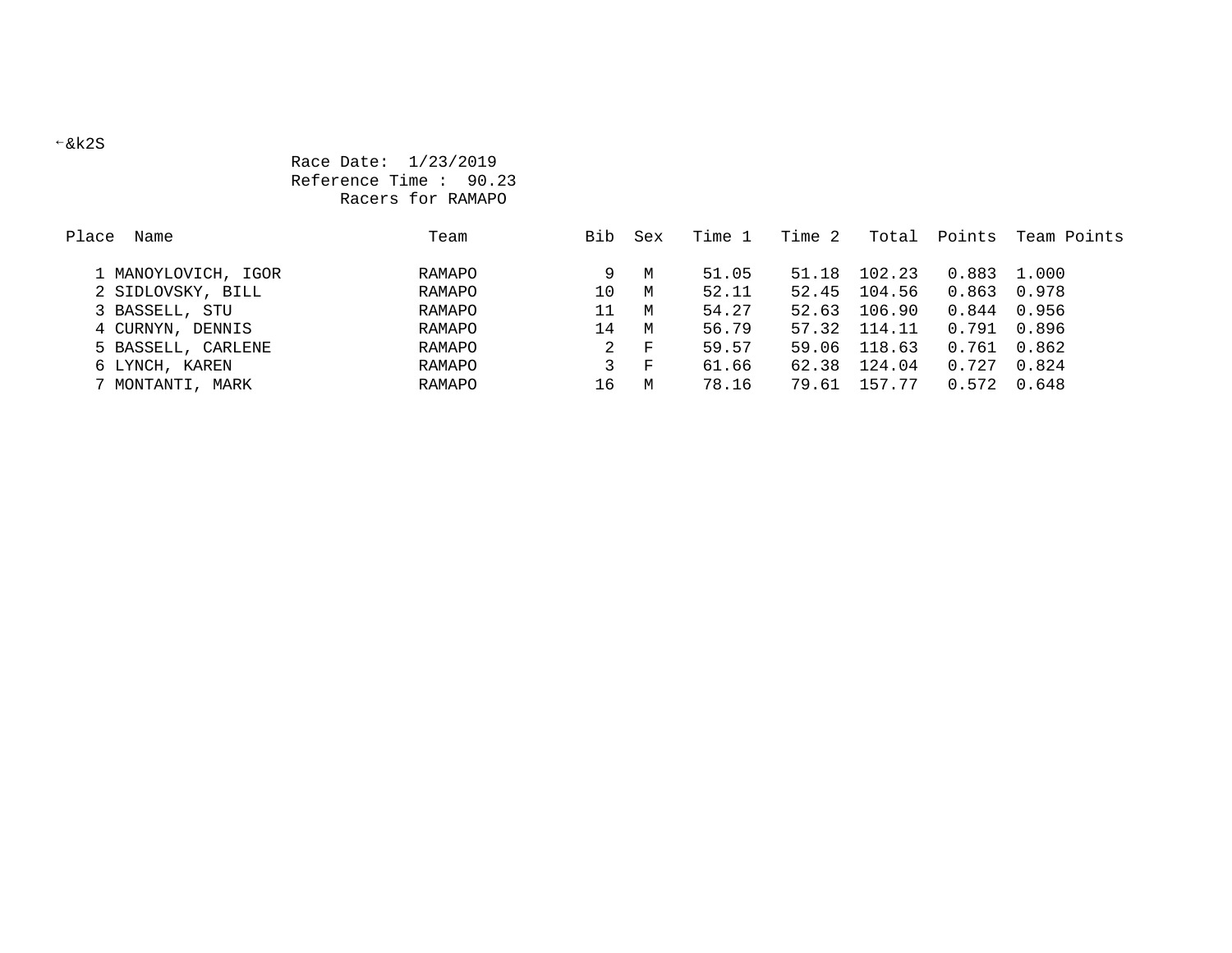# Team Results - 1/30/2019

|                   | Women |        |       | Men    |       | Combined |  |  |
|-------------------|-------|--------|-------|--------|-------|----------|--|--|
| Team              | Place | Points | Place | Points | Place | Points   |  |  |
| RAMAPO            |       | 1.542  |       | 2.511  |       | 4.052    |  |  |
| HIGH LIFE         |       | 0.736  |       | 2.786  | 2     | 3.522    |  |  |
| TRAILSIDE         | 4     | 0.684  | 4     | 0.745  |       | 1.429    |  |  |
| SCNJ              |       |        |       | 0.799  |       | 0.000    |  |  |
| CRAIGMEUR         |       | 0.892  |       |        |       | 0.000    |  |  |
| SWEEPERS<br>TRAIL | 5     | 0.643  |       |        |       | 0.000    |  |  |

# Cumulative Team Results - 1/30/2019 Best 2 of 3 Races

|                   |       | Women  |       | Men    |       | Combined |  |  |
|-------------------|-------|--------|-------|--------|-------|----------|--|--|
| Team              | Place | Points | Place | Points | Place | Points   |  |  |
| RAMAPO            |       | 3.054  | 2     | 5.188  |       | 8.188    |  |  |
| HIGH LIFE         | 2     | 1.549  |       | 5.837  | 2     | 7.386    |  |  |
| TRAILSIDE         |       | 1.404  |       | 2.276  |       | 3.680    |  |  |
| SCNJ              |       |        | 4     | 1.891  |       |          |  |  |
| CRAIGMEUR         | 5     | 0.892  |       |        |       |          |  |  |
| SWEEPERS<br>TRAIL | 4     | 1.142  |       |        |       |          |  |  |

Cumulative Standings, Best 3 Scores

| Women              |           |        | Men   |                    |           |        |
|--------------------|-----------|--------|-------|--------------------|-----------|--------|
| $\xi$ k2S          |           |        |       |                    |           |        |
| Name               | Team      | Points | Place | Name               | Team      | Points |
| BURNS, LINDA       | HIGH LIFE | 2.285  |       | BARNETT, ANDY      | HIGH LIFE | 3.000  |
| BASSELL, CARLENE   | RAMAPO    | 2.219  |       | PRIEBKE, CHRIS     | HIGH LIFE | 2.882  |
| LYNCH, KAREN       | RAMAPO    | 2.155  |       | D'ALESSANDRO, GREG | HIGH LIFE | 2.734  |
| DE SOUTER, MARISSA | RAMAPO    | 1.566  |       | HENRY, JAY         | SCNJ      | 2.690  |
| SANDERSON, KAREN   | TRAILSIDE | 1.404  |       | MANOYLOVICH, IGOR  | RAMAPO    | 2.648  |
|                    |           |        |       |                    |           |        |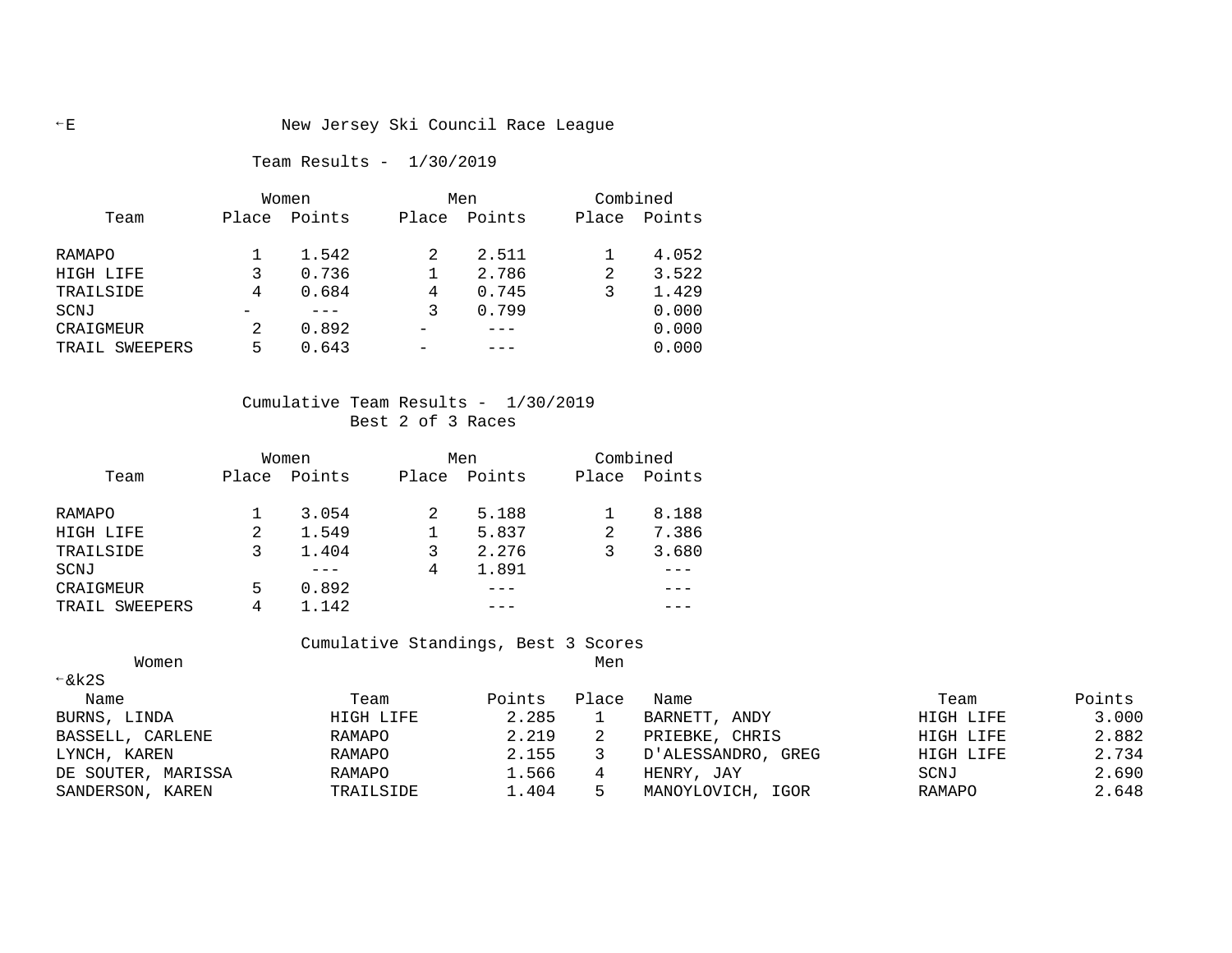# Race Date: 1/30/2019 - Page 1 Reference Time : 96.60 All Racers

| Place | Name                 | Team           | Bib | Sex         | Time 1 | Time 2 | Total  | Points |
|-------|----------------------|----------------|-----|-------------|--------|--------|--------|--------|
|       | 1 BARNETT, ANDY      | HIGH LIFE      | 8   | M           | 48.60  | 48.00  | 96.60  | 1.000  |
|       | 2 PRIEBKE, CHRIS     | HIGH LIFE      | 9   | M           | 50.09  | 49.50  | 99.59  | 0.970  |
|       | 3 MANOYLOVICH, IGOR  | RAMAPO         | 10  | M           | 53.57  | 52.82  | 106.39 | 0.908  |
|       | 4 MAZZANTI, DAWN     | CRAIGMEUR      |     | F           | 54.66  | 53.61  | 108.27 | 0.892  |
|       | 5 BASSELL, STU       | RAMAPO         | 11  | M           | 57.02  | 55.70  | 112.72 | 0.857  |
|       | 6 GRIFFIN, RICH      | HIGH LIFE      | 12  | M           | 60.04  | 58.37  | 118.41 | 0.816  |
|       | 7 D'ALESSANDRO, GREG | HIGH LIFE      | 13  | M           | 49.00  | 70.31  | 119.31 | 0.810  |
|       | 8 HENRY, JAY         | SCNJ           | 14  | M           | 69.81  | 51.06  | 120.87 | 0.799  |
|       | 9 DE SOUTER, MARISSA | RAMAPO         | 2   | $\mathbf F$ | 61.73  | 61.26  | 122.99 | 0.785  |
|       | 10 LYNCH, KAREN      | RAMAPO         | 3   | $\mathbf F$ | 63.27  | 64.42  | 127.69 | 0.757  |
|       | 11 GLICK, KEN        | RAMAPO         | 15  | M           | 65.91  | 63.66  | 129.57 | 0.746  |
|       | 12 CUMMINGS, PATRICK | TRAILSIDE      | 16  | M           | 65.70  | 63.92  | 129.62 | 0.745  |
|       | 13 BURNS, LINDA      | HIGH LIFE      | 4   | $\mathbf F$ | 66.57  | 64.67  | 131.24 | 0.736  |
|       | 14 BASSELL, CARLENE  | RAMAPO         | 5   | $\mathbf F$ | 66.76  | 66.17  | 132.93 | 0.727  |
|       | 15 SANDERSON, KAREN  | TRAILSIDE      | 6   | $\mathbf F$ | 71.75  | 69.44  | 141.19 | 0.684  |
|       | 16 SCHWINZER, SANDRA | TRAIL SWEEPERS | 7   | $\mathbf F$ | 76.66  | 73.57  | 150.23 | 0.643  |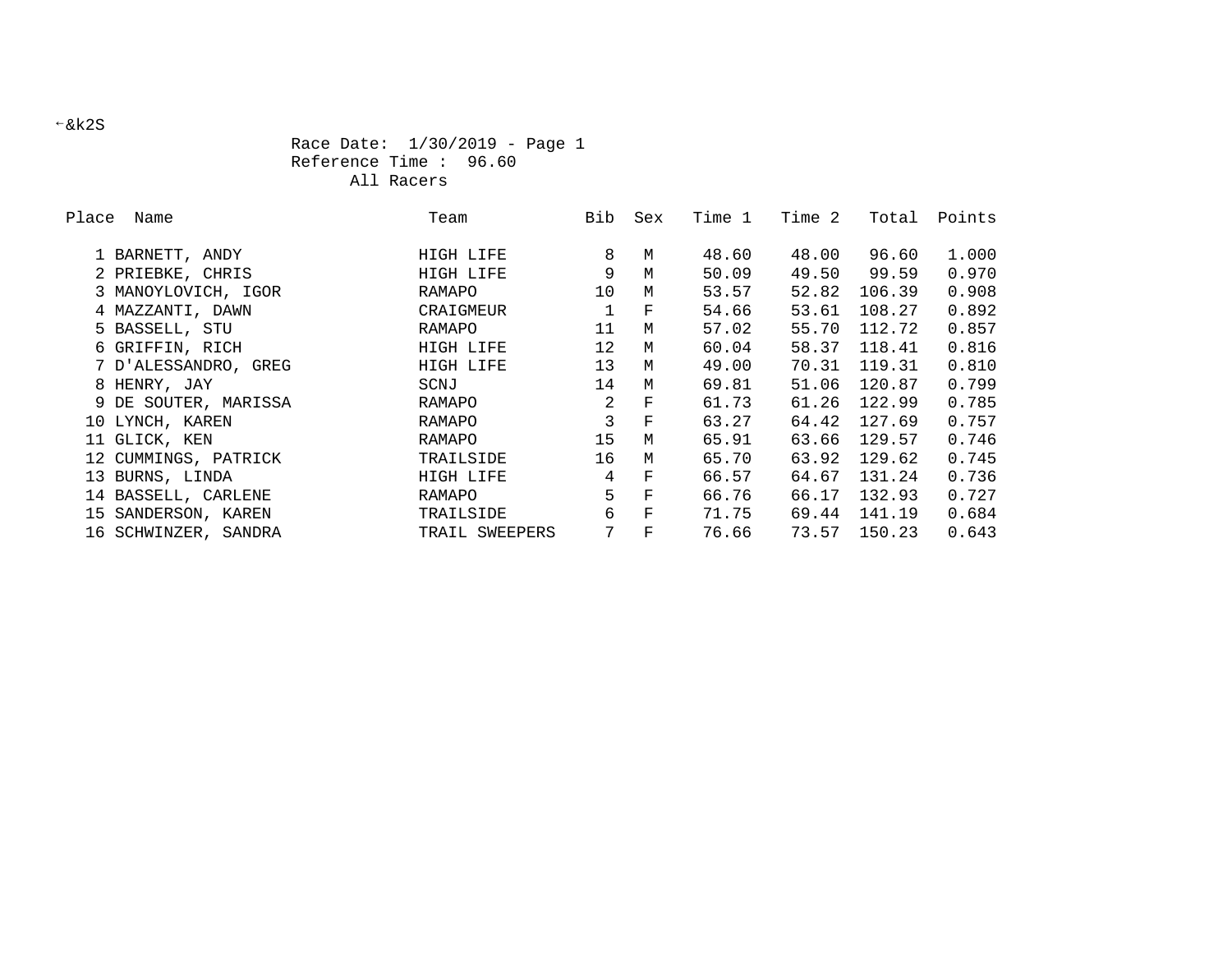# Race Date: 1/30/2019 - Page 2 Reference Time : 96.60 Men

| Place<br>Name        | Team      | Bib | Sex | Time 1 | Time 2 | Total  | Points |
|----------------------|-----------|-----|-----|--------|--------|--------|--------|
| 1 BARNETT, ANDY      | HIGH LIFE | 8   | M   | 48.60  | 48.00  | 96.60  | 1,000  |
| 2 PRIEBKE, CHRIS     | HIGH LIFE | 9   | M   | 50.09  | 49.50  | 99.59  | 0.970  |
| 3 MANOYLOVICH, IGOR  | RAMAPO    | 10  | M   | 53.57  | 52.82  | 106.39 | 0.908  |
| 4 BASSELL, STU       | RAMAPO    | 11  | M   | 57.02  | 55.70  | 112.72 | 0.857  |
| 5 GRIFFIN, RICH      | HIGH LIFE | 12  | M   | 60.04  | 58.37  | 118.41 | 0.816  |
| 6 D'ALESSANDRO, GREG | HIGH LIFE | 13  | M   | 49.00  | 70.31  | 119.31 | 0.810  |
| 7 HENRY, JAY         | SCNJ      | 14  | M   | 69.81  | 51.06  | 120.87 | 0.799  |
| 8 GLICK, KEN         | RAMAPO    | 15  | M   | 65.91  | 63.66  | 129.57 | 0.746  |
| 9 CUMMINGS, PATRICK  | TRAILSIDE | 16  | M   | 65.70  | 63.92  | 129.62 | 0.745  |

 Race Date: 1/30/2019 - Page 3 Reference Time : 96.60 Women

| Place<br>Name        | Team           | Bib | Sex          | Time 1 | Time 2 | Total  | Points |
|----------------------|----------------|-----|--------------|--------|--------|--------|--------|
|                      |                |     |              |        |        |        |        |
| 1 MAZZANTI, DAWN     | CRAIGMEUR      |     | F            | 54.66  | 53.61  | 108.27 | 0.892  |
| 2 DE SOUTER, MARISSA | RAMAPO         | 2   | $_{\rm F}$   | 61.73  | 61.26  | 122.99 | 0.785  |
| 3 LYNCH, KAREN       | RAMAPO         | 3   | F            | 63.27  | 64.42  | 127.69 | 0.757  |
| 4 BURNS, LINDA       | HIGH LIFE      | 4   | $-F$         | 66.57  | 64.67  | 131.24 | 0.736  |
| 5 BASSELL, CARLENE   | RAMAPO         | 5.  | $\mathbf{F}$ | 66.76  | 66.17  | 132.93 | 0.727  |
| 6 SANDERSON, KAREN   | TRAILSIDE      | 6   | $\mathbf{F}$ | 71.75  | 69.44  | 141.19 | 0.684  |
| 7 SCHWINZER, SANDRA  | TRAIL SWEEPERS |     | F            | 76.66  | 73.57  | 150.23 | 0.643  |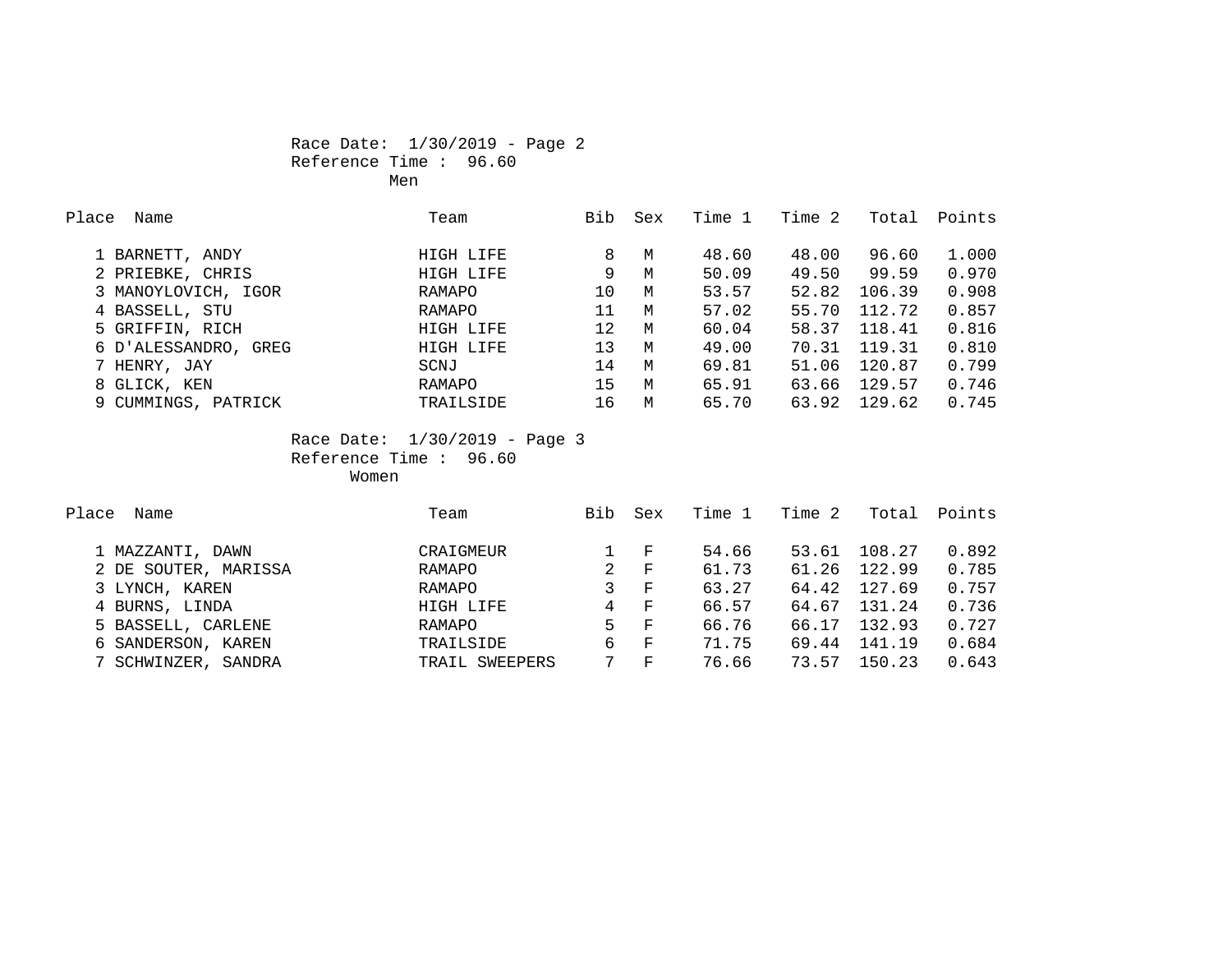All Racers

| Place Name            | Team           | Sex          |       | $1/16$ $1/23$ $1/30$ |                     | Points |
|-----------------------|----------------|--------------|-------|----------------------|---------------------|--------|
| 1 BARNETT, ANDY       | HIGH LIFE      | $M_{\odot}$  | 1.000 | 1.000                | 1.000               | 3.000  |
| 2 PRIEBKE, CHRIS      | HIGH LIFE      | M            | 0.955 |                      | $0.957$ 0.970       | 2.882  |
| 3 D'ALESSANDRO, GREG  | HIGH LIFE      | M            | 0.963 | 0.961                | 0.810               | 2.734  |
| 4 HENRY, JAY          | SCNJ           | M            | 0.948 | 0.943                | 0.799               | 2.690  |
| 5 MANOYLOVICH, IGOR   | RAMAPO         | M            | 0.858 | 0.883                | 0.908               | 2.648  |
| 6 BASSELL, STU        | RAMAPO         | M            | 0.831 |                      | $0.844$ 0.857       | 2.532  |
| 7 GRIFFIN, RICH       | HIGH LIFE      | M            | 0.799 | 0.802                | 0.816               | 2.417  |
| 8 BURNS, LINDA        | HIGH LIFE F    |              | 0.736 |                      | $0.813$ 0.736       | 2.285  |
| 9 BASSELL, CARLENE    | RAMAPO         | $\mathbf{F}$ | 0.732 |                      | $0.761$ 0.727       | 2.219  |
| 10 CUMMINGS, PATRICK  | TRAILSIDE      | M            | 0.689 |                      | $0.733 \quad 0.745$ | 2.168  |
| 11 LYNCH, KAREN       | RAMAPO         | $\mathbf{F}$ | 0.672 | 0.727                | 0.757               | 2.155  |
| 12 DE SOUTER, MARISSA | RAMAPO         | $\mathbf{F}$ | 0.780 | DNR                  | 0.785               | 1.566  |
| 13 GLICK, KEN         | RAMAPO         | $M_{\odot}$  |       | 0.716 DNR            | 0.746               | 1.461  |
| 14 SANDERSON, KAREN   | TRAILSIDE      | $\mathbf{F}$ | DNR   | 0.720                | 0.684               | 1.404  |
| 15 SCHWINZER, SANDRA  | TRAIL SWEEPERS | F            | 0.499 | DNR                  | 0.643               | 1.142  |
| 16 GOMEZ, STEVE       | RAMAPO         | М            | 0.909 | DNR                  | DNR                 | 0.909  |
| 17 MAZZANTI, DAWN     | CRAIGMEUR      | F            | DNR   | DNR                  | 0.892               | 0.892  |
| 18 HUSTON, MIKE       | HIGH LIFE      | M            | 0.880 | DNR                  | DNR                 | 0.880  |
| 19 SIDLOVSKY, BILL    | RAMAPO         | M            | DNR   | 0.863                | DNR                 | 0.863  |
| 20 MCCUSKER, CHUCK    | HIGH LIFE      | M            | 0.822 | DNR                  | DNR                 | 0.822  |
| 21 LEAMAN, KEITH      | TRAILSIDE      | M            | DNR   | 0.798                | DNR                 | 0.798  |
| 22 CURNYN, DENNIS     | RAMAPO         | M            | DNR   | 0.791                | DNR                 | 0.791  |
| 23 WATSON, DAVE       | RAMAPO         | $M_{\odot}$  | 0.770 | DNR                  | DNR                 | 0.770  |
| 24 MONTANTI, MARK     | RAMAPO         | M            | DNR   | 0.572                | <b>DNR</b>          | 0.572  |

&k2S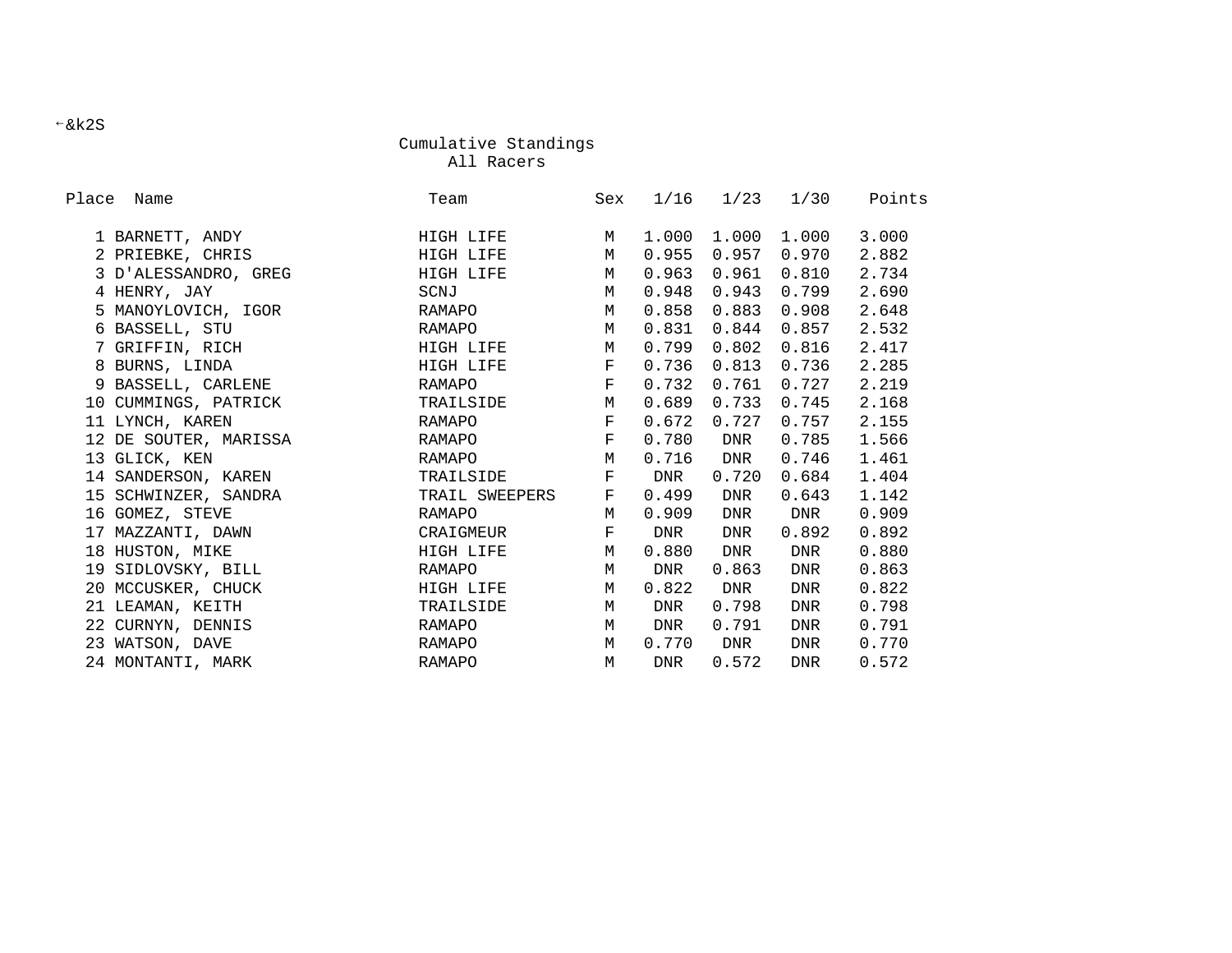women were also the control of the Moment women were the set of the set of the set of the set of the set of th

| Place Name           | Team                 | Sex          | 1/16  | 1/23          | 1/30       | Points |
|----------------------|----------------------|--------------|-------|---------------|------------|--------|
| 1 BURNS, LINDA       | HIGH LIFE            | F            | 0.736 | 0.813         | 0.736      | 2.285  |
| 2 BASSELL, CARLENE   | RAMAPO               | $\mathbf{F}$ | 0.732 | 0.761         | 0.727      | 2.219  |
| 3 LYNCH, KAREN       | RAMAPO               | $\mathbf{F}$ | 0.672 | 0.727         | 0.757      | 2.155  |
| 4 DE SOUTER, MARISSA | RAMAPO               | $\mathbf{F}$ | 0.780 | DNR           | 0.785      | 1.566  |
| 5 SANDERSON, KAREN   | TRAILSIDE            | F            | DNR   | 0.720         | 0.684      | 1.404  |
| 6 SCHWINZER, SANDRA  | TRAIL SWEEPERS       | F            | 0.499 | DNR           | 0.643      | 1.142  |
| 7 MAZZANTI, DAWN     | CRAIGMEUR            | F            | DNR   | DNR           | 0.892      | 0.892  |
|                      | Cumulative Standings |              |       |               |            |        |
|                      | Men                  |              |       |               |            |        |
| Place<br>Name        | Team                 | Sex          |       | $1/16$ $1/23$ | 1/30       | Points |
| 1 BARNETT, ANDY      | HIGH LIFE            | M            | 1.000 | 1.000         | 1.000      | 3.000  |
| 2 PRIEBKE, CHRIS     | HIGH LIFE            | M            | 0.955 | 0.957         | 0.970      | 2.882  |
| 3 D'ALESSANDRO, GREG | HIGH LIFE            | M            | 0.963 | 0.961         | 0.810      | 2.734  |
| 4 HENRY, JAY         | SCNJ                 | M            | 0.948 | 0.943         | 0.799      | 2.690  |
| 5 MANOYLOVICH, IGOR  | RAMAPO               | M            | 0.858 | 0.883         | 0.908      | 2.648  |
| 6 BASSELL, STU       | RAMAPO               | M            | 0.831 | 0.844         | 0.857      | 2.532  |
| 7 GRIFFIN, RICH      | HIGH LIFE            | M            | 0.799 | 0.802         | 0.816      | 2.417  |
| 8 CUMMINGS, PATRICK  | TRAILSIDE            | M            | 0.689 | 0.733         | 0.745      | 2.168  |
| 9 GLICK, KEN         | RAMAPO               | M            | 0.716 | DNR           | 0.746      | 1.461  |
| 10 GOMEZ, STEVE      | RAMAPO               | M            | 0.909 | DNR           | DNR        | 0.909  |
| 11 HUSTON, MIKE      | HIGH LIFE            | M            | 0.880 | DNR           | <b>DNR</b> | 0.880  |
| 12 SIDLOVSKY, BILL   | RAMAPO               | M            | DNR   | 0.863         | DNR        | 0.863  |
| 13 MCCUSKER, CHUCK   | HIGH LIFE            | M            | 0.822 | DNR           | DNR        | 0.822  |
| 14 LEAMAN, KEITH     | TRAILSIDE            | M            | DNR   | 0.798         | DNR        | 0.798  |
| 15 CURNYN, DENNIS    | RAMAPO               | M            | DNR   | 0.791         | <b>DNR</b> | 0.791  |
| 16 WATSON, DAVE      | RAMAPO               | M            | 0.770 | DNR           | DNR        | 0.770  |
| 17 MONTANTI, MARK    | RAMAPO               | M            | DNR   | 0.572         | <b>DNR</b> | 0.572  |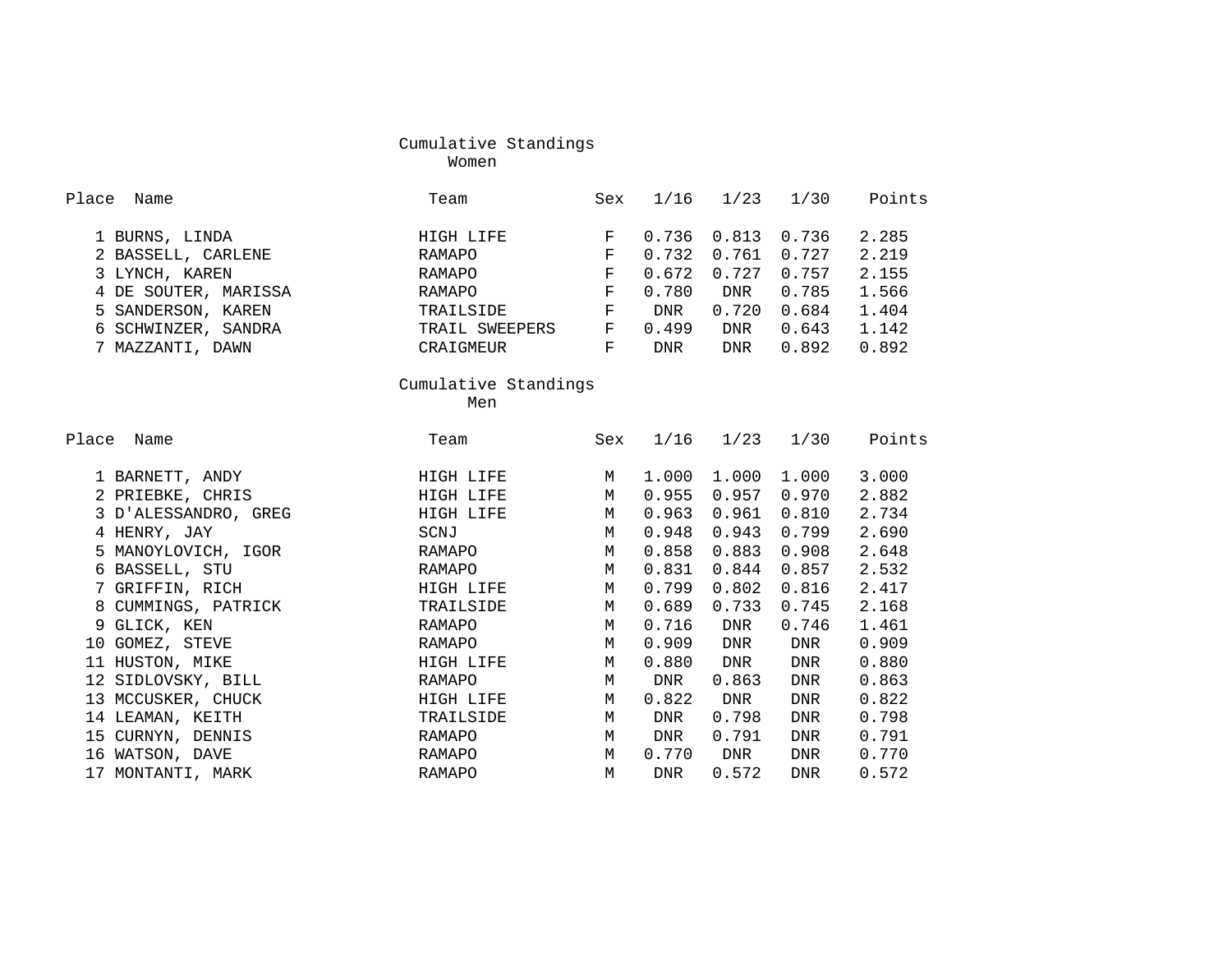# Race Date: 1/30/2019 Reference Time : 96.60 Racers for RAMAPO

| Place<br>Name        | Team   | Bib | Sex   | Time 1 | Time 2 | Total        | Points        | Team Points |
|----------------------|--------|-----|-------|--------|--------|--------------|---------------|-------------|
| 1 MANOYLOVICH, IGOR  | RAMAPO | 10  | M     | 53.57  | 52.82  | 106.39       | 0.908 1.000   |             |
| 2 BASSELL, STU       | RAMAPO | 11  | M     | 57.02  | 55.70  | 112.72       | $0.857$ 0.944 |             |
| 3 DE SOUTER, MARISSA | RAMAPO | 2   | $-$ F | 61.73  |        | 61.26 122.99 | 0.785 0.865   |             |
| 4 LYNCH, KAREN       | RAMAPO | 3   | $- F$ | 63.27  | 64.42  | 127.69       | $0.757$ 0.833 |             |
| 5 GLICK, KEN         | RAMAPO | 15  | M     | 65.91  | 63.66  | 129.57       | 0.746         | 0.821       |
| 6 BASSELL, CARLENE   | RAMAPO | 5   | ਾ ਸਾ  | 66.76  | 66.17  | 132.93       | 0.727         | 0.800       |

&k2S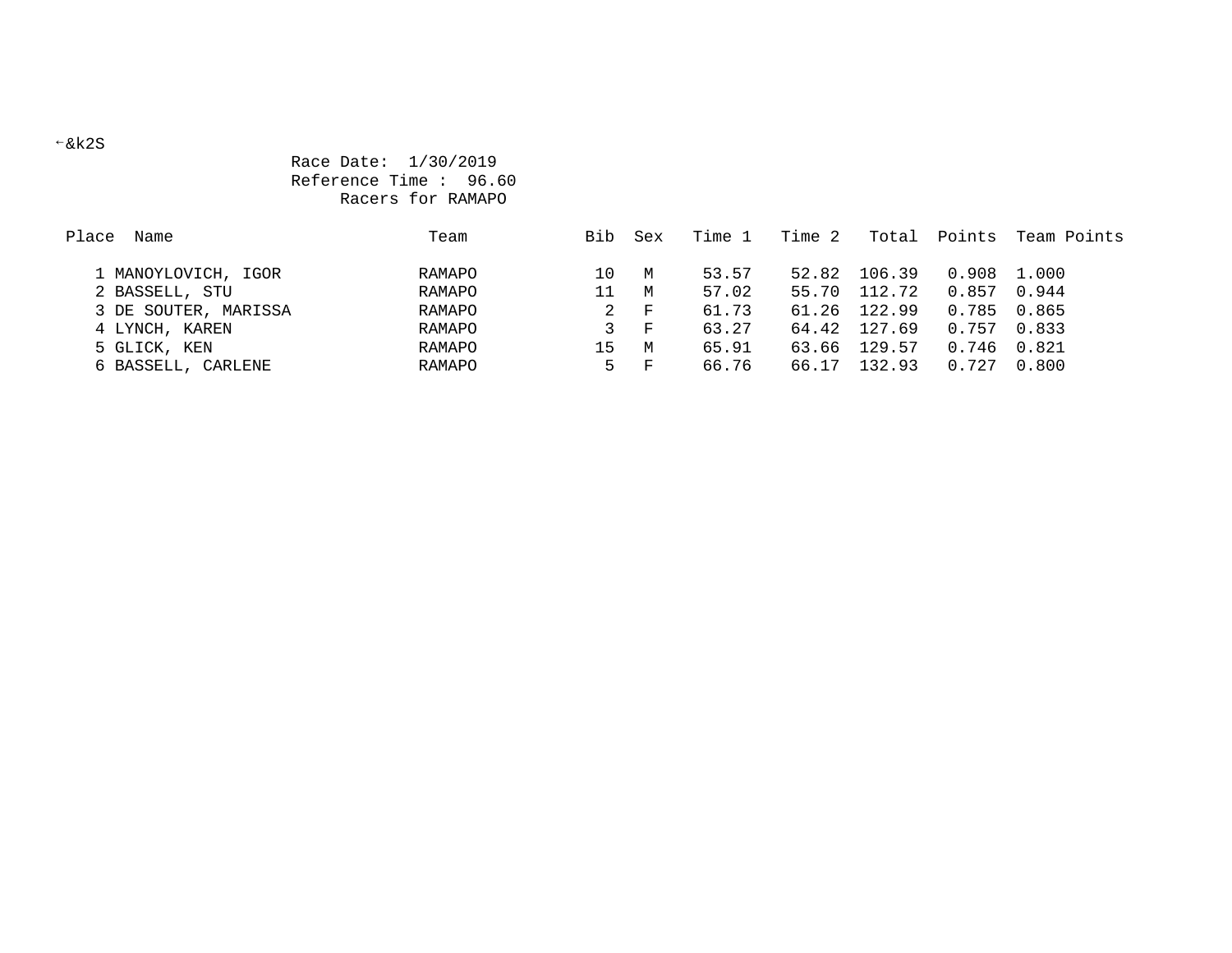# Team Results - 2/13/2019

|                   |       | Women  |       | Men    | Combined |        |  |
|-------------------|-------|--------|-------|--------|----------|--------|--|
| Team              | Place | Points | Place | Points | Place    | Points |  |
| RAMAPO            |       | 1.220  |       | 2.353  |          | 3.573  |  |
| HIGH LIFE         |       | 0.689  |       | 2.802  | 2        | 3.491  |  |
| TRAILSIDE         | 4     | 0.617  | 4     | 0.675  |          | 1.292  |  |
| SCNJ              |       |        |       | 0.900  |          | 0.000  |  |
| CRAIGMEUR         |       | 0.831  |       |        |          | 0.000  |  |
| SWEEPERS<br>TRAIL | 5     | 0.608  |       |        |          | 0.000  |  |

# Cumulative Team Results - 2/13/2019 Best 3 of 4 Races

|                |       | Women  |       | Men    |   | Combined     |
|----------------|-------|--------|-------|--------|---|--------------|
| Team           | Place | Points | Place | Points |   | Place Points |
| RAMAPO         |       | 4.542  |       | 7.698  |   | 12.241       |
| HIGH LIFE      |       | 2.285  |       | 8.639  | 2 | 10.907       |
| TRAILSIDE      |       | 2.021  |       | 2.966  |   | 4.972        |
| SCNJ           |       |        | 4     | 2.791  |   |              |
| CRAIGMEUR      | 5     | 1.723  |       |        |   |              |
| TRAIL SWEEPERS | 4     | 1.750  |       |        |   |              |

## Cumulative Standings, Best 3 Scores

| Women                |                |        | Men   |                    |           |        |
|----------------------|----------------|--------|-------|--------------------|-----------|--------|
| $\xi$ k2S            |                |        |       |                    |           |        |
| Name                 | Team           | Points | Place | Name               | Team      | Points |
| BURNS, LINDA         | HIGH LIFE      | 2.285  |       | BARNETT, ANDY      | HIGH LIFE | 3.000  |
| BASSELL, CARLENE     | RAMAPO         | 2.219  |       | PRIEBKE, CHRIS     | HIGH LIFE | 2.882  |
| LYNCH, KAREN         | RAMAPO         | 2.155  |       | D'ALESSANDRO, GREG | HIGH LIFE | 2.807  |
| SANDERSON, KAREN     | TRAILSIDE      | 2.021  |       | HENRY, JAY         | SCNJ      | 2.791  |
| SCHWINZER,<br>SANDRA | TRAIL SWEEPERS | 1.750  |       | MANOYLOVICH, IGOR  | RAMAPO    | 2.648  |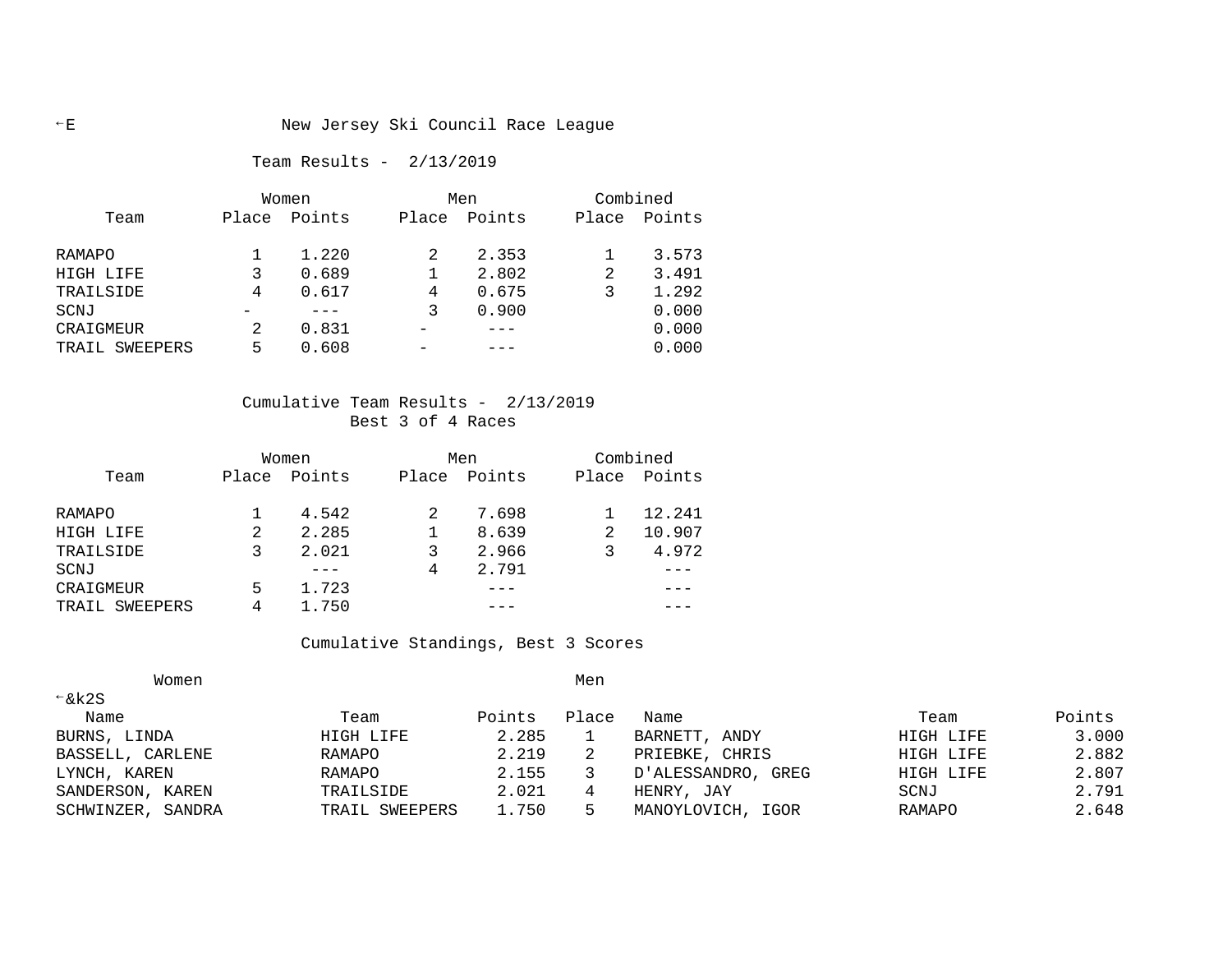# Race Date: 2/13/2019 - Page 2 Reference Time : 70.77 Men

| Place | Name                 | Team      | Bib | Sex | Time 1 | Time 2 | Total  | Points |
|-------|----------------------|-----------|-----|-----|--------|--------|--------|--------|
|       | 1 BARNETT, ANDY      | HIGH LIFE | 8   | M   | 35.61  | 35.16  | 70.77  | 1.000  |
|       | 2 PRIEBKE, CHRIS     | HIGH LIFE | 9   | M   | 38.27  | 38.70  | 76.97  | 0.919  |
|       | 3 HENRY, JAY         | SCNJ      | 10  | M   | 39.43  | 39.20  | 78.63  | 0.900  |
|       | 4 D'ALESSANDRO, GREG | HIGH LIFE | 11  | M   | 40.06  | 40.13  | 80.19  | 0.883  |
|       | 5 MANOYLOVICH, IGOR  | RAMAPO    | 12  | M   | 41.65  | 42.39  | 84.04  | 0.842  |
|       | 6 HUSTON, MIKE       | HIGH LIFE | 7   | M   | 43.92  | 43.92  | 87.84  | 0.806  |
|       | 7 SIDLOVSKY, BILL    | RAMAPO    | 14  | M   | 45.68  | 46.56  | 92.24  | 0.767  |
|       | 8 BASSELL, STU       | RAMAPO    | 15  | M   | 47.34  | 47.83  | 95.17  | 0.744  |
|       | 9 GRIFFIN, RICH      | HIGH LIFE | 16  | M   | 47.57  | 50.74  | 98.31  | 0.720  |
|       | 10 CURNYN, DENNIS    | RAMAPO    | 17  | M   | 51.53  | 52.06  | 103.59 | 0.683  |
|       | 11 GLICK, KEN        | RAMAPO    | 18  | M   | 52.38  | 51.50  | 103.88 | 0.681  |
|       | 12 CUMMINGS, PATRICK | TRAILSIDE | 19  | M   | 52.44  | 52.44  | 104.88 | 0.675  |
|       | 13 MONTANTI, MARK    | RAMAPO    | 20  | M   | 72.20  | 67.97  | 140.17 | 0.505  |

 Race Date: 2/13/2019 - Page 3 Reference Time : 70.77 Women

| Place<br>Name         | Team           | Bib | Sex          | Time 1     | Time 2 | Total  | Points |
|-----------------------|----------------|-----|--------------|------------|--------|--------|--------|
|                       |                |     |              |            |        |        |        |
| 1 MAZZANTI, DAWN      | CRAIGMEUR      |     | F            | 42.83      | 42.37  | 85.20  | 0.831  |
| 2 BURNS, LINDA        | HIGH LIFE      | 3.  | $_{\rm F}$   | 51.27      | 51.38  | 102.65 | 0.689  |
| 3 BASSELL, CARLENE    | RAMAPO         | 4   | $\mathbf{F}$ | 53.13      | 55.41  | 108.54 | 0.652  |
| 4 SANDERSON, KAREN    | TRAILSIDE      | 5.  | $-$ F        | 56.04      | 58.63  | 114.67 | 0.617  |
| 5 SCHWINZER, SANDRA   | TRAIL SWEEPERS | 6   | $\mathbf{F}$ | 58.39      | 58.02  | 116.41 | 0.608  |
| 6 MICHEELS, ISABELLA  | RAMAPO         | 7   | F            | 61.77      | 62.73  | 124.50 | 0.568  |
| MARISSA<br>DE SOUTER, | RAMAPO         |     | F            | <b>DSO</b> | 50.02  | 0.00   | 0.000  |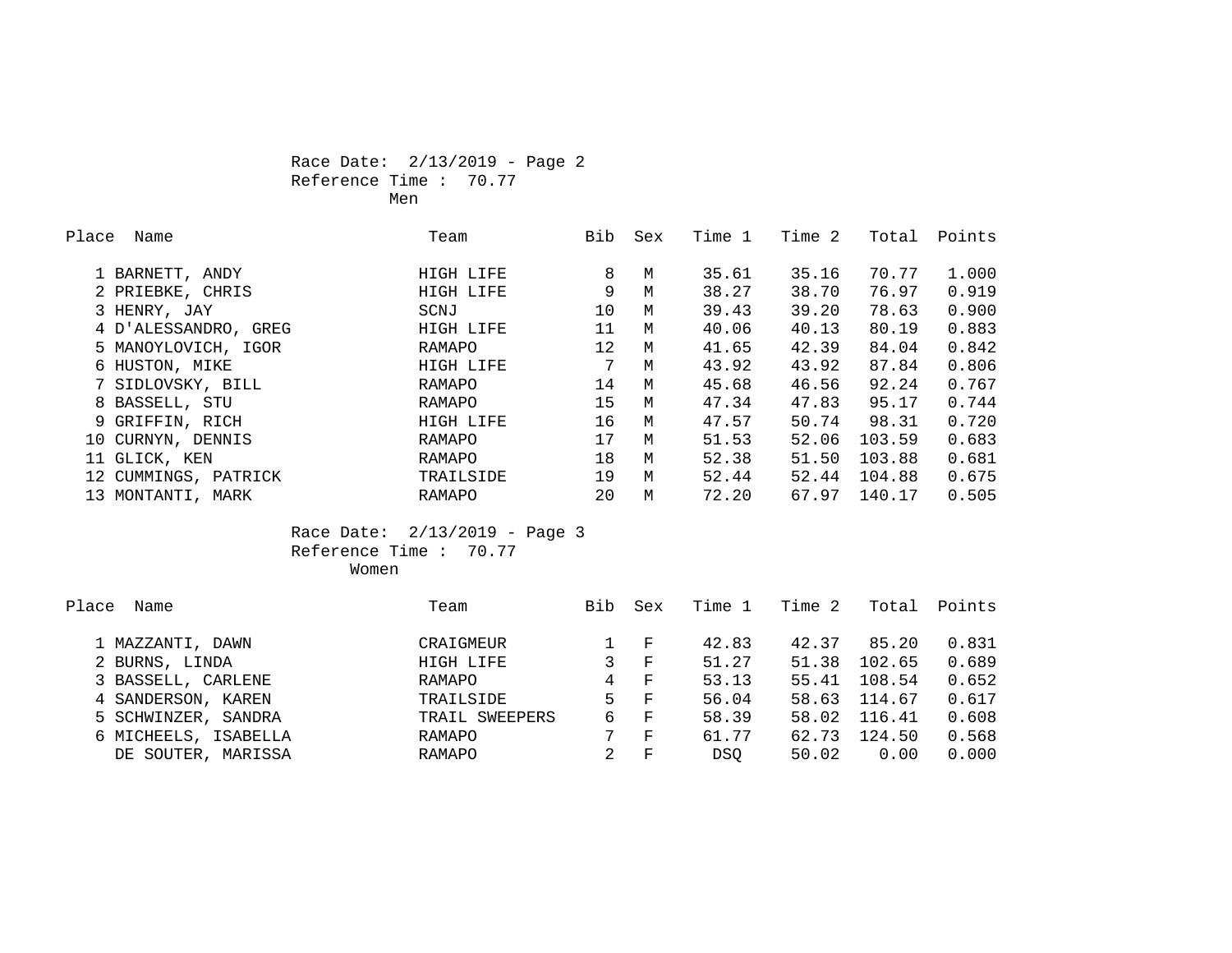women were also the control of the Moment women were the set of the set of the set of the set of the set of th

| Place<br>Name        | Team                 | Sex          | 1/16  | 1/23       | 1/30        | 2/13       | Points |
|----------------------|----------------------|--------------|-------|------------|-------------|------------|--------|
| 1 BURNS, LINDA       | HIGH LIFE            | F            | 0.736 | 0.813      | 0.736       | 0.689      | 2.285  |
| 2 BASSELL, CARLENE   | RAMAPO               | $\mathbf F$  | 0.732 | 0.761      | 0.727       | 0.652      | 2.219  |
| 3 LYNCH, KAREN       | RAMAPO               | $\mathbf F$  | 0.672 | 0.727      | 0.757       | DNR        | 2.155  |
| 4 SANDERSON, KAREN   | TRAILSIDE            | $_{\rm F}$   | DNR   | 0.720      | 0.684       | 0.617      | 2.021  |
| 5 SCHWINZER, SANDRA  | TRAIL SWEEPERS       | $\mathbf F$  | 0.499 | <b>DNR</b> | 0.643       | 0.608      | 1.750  |
| 6 MAZZANTI, DAWN     | CRAIGMEUR            | $\mathbf F$  | DNR   | <b>DNR</b> | 0.892       | 0.831      | 1.723  |
| 7 DE SOUTER, MARISSA | RAMAPO               | $\mathbf{F}$ | 0.780 | <b>DNR</b> | 0.785       | 0.000      | 1.566  |
| 8 MICHEELS, ISABELLA | RAMAPO               | F            | DNR   | <b>DNR</b> | DNR         | 0.568      | 0.568  |
|                      | Cumulative Standings |              |       |            |             |            |        |
|                      | Men                  |              |       |            |             |            |        |
| Place Name           | Team                 | Sex          | 1/16  | 1/23       | 1/30        | 2/13       | Points |
| 1 BARNETT, ANDY      | HIGH LIFE            | M            | 1.000 | 1.000      | 1.000       | 1,000      | 3.000  |
| 2 PRIEBKE, CHRIS     | HIGH LIFE            | $M_{\odot}$  | 0.955 | 0.957      | 0.970       | 0.919      | 2.882  |
| 3 D'ALESSANDRO, GREG | HIGH LIFE            | M            | 0.963 | 0.961      | 0.810       | 0.883      | 2.807  |
| 4 HENRY, JAY         | SCNJ                 | M            | 0.948 | 0.943      | 0.799       | 0.900      | 2.791  |
| 5 MANOYLOVICH, IGOR  | RAMAPO               | M            | 0.858 | 0.883      | 0.908       | 0.842      | 2.648  |
| 6 BASSELL, STU       | RAMAPO               | M            | 0.831 | 0.844      | 0.857       | 0.744      | 2.532  |
| 7 GRIFFIN, RICH      | HIGH LIFE            | M            | 0.799 | 0.802      | 0.816       | 0.720      | 2.417  |
| 8 CUMMINGS, PATRICK  | TRAILSIDE            | M            | 0.689 | 0.733      | 0.745       | 0.675      | 2.168  |
| 9 GLICK, KEN         | RAMAPO               | M            | 0.716 | <b>DNR</b> | 0.746       | 0.681      | 2.143  |
| 10 HUSTON, MIKE      | HIGH LIFE            | M            | 0.880 | <b>DNR</b> | <b>DNR</b>  | 0.806      | 1.686  |
| 11 SIDLOVSKY, BILL   | RAMAPO               | $M_{\odot}$  | DNR   | 0.863      | <b>DNR</b>  | 0.767      | 1.630  |
| 12 CURNYN, DENNIS    | RAMAPO               | M            | DNR   | 0.791      | <b>DNR</b>  | 0.683      | 1.474  |
| 13 MONTANTI, MARK    | RAMAPO               | M            | DNR   | 0.572      | <b>DNR</b>  | 0.505      | 1.077  |
| 14 GOMEZ, STEVE      | RAMAPO               | M            | 0.909 | <b>DNR</b> | <b>DNR</b>  | <b>DNR</b> | 0.909  |
| 15 MCCUSKER, CHUCK   | HIGH LIFE            | M            | 0.822 | <b>DNR</b> | <b>DNR</b>  | <b>DNR</b> | 0.822  |
| 16 LEAMAN, KEITH     | TRAILSIDE            | $M_{\odot}$  | DNR   | 0.798      | ${\rm DNR}$ | <b>DNR</b> | 0.798  |
| 17 WATSON, DAVE      | <b>RAMAPO</b>        | M            | 0.770 | <b>DNR</b> | <b>DNR</b>  | <b>DNR</b> | 0.770  |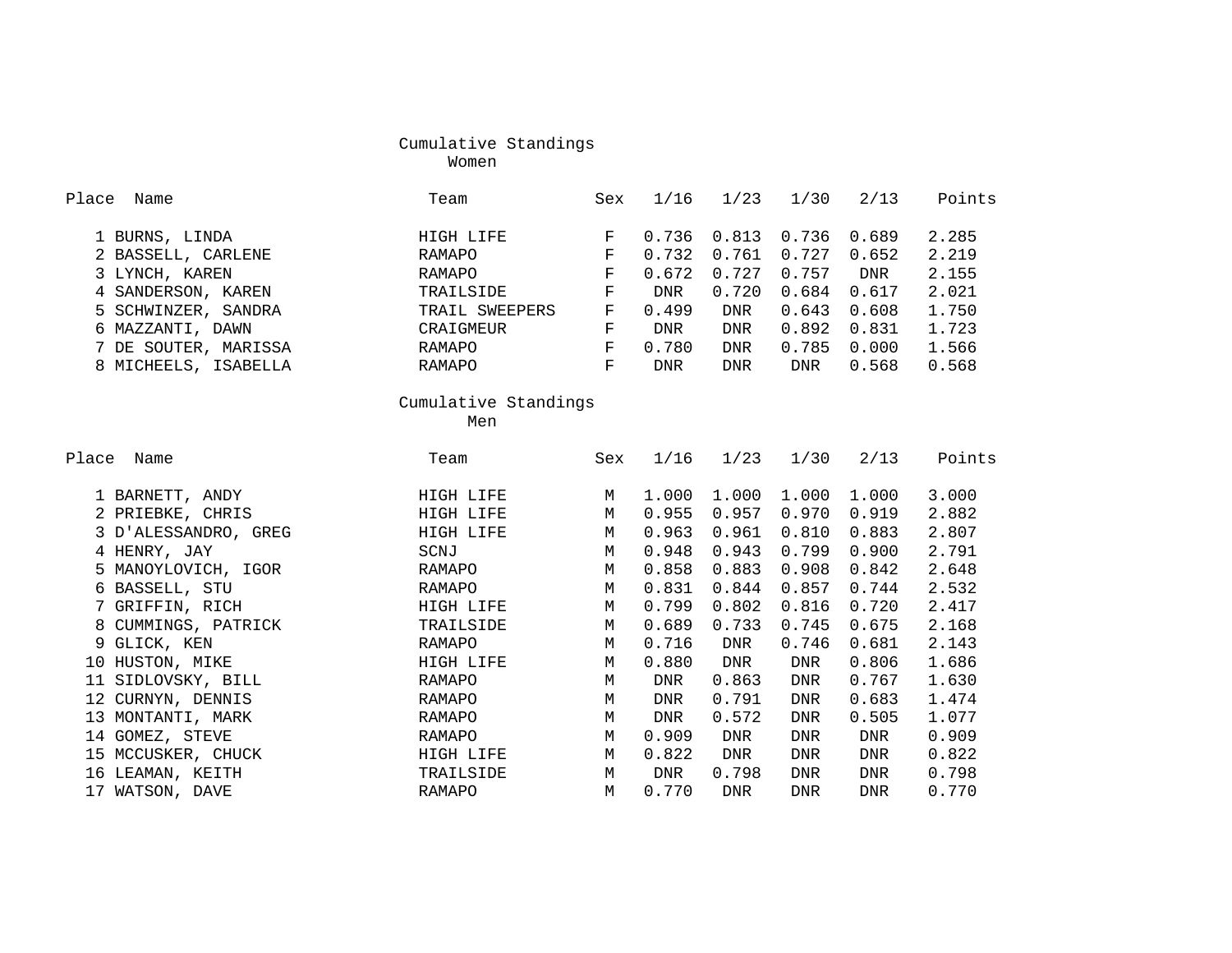&k2S &k2S

# Race Date: 2/13/2019 Reference Time : 70.77 Racers for RAMAPO

| Place<br>Name        | Team   | Bib | Sex | Time 1     | Time 2 | Total  | Points | Team Points |
|----------------------|--------|-----|-----|------------|--------|--------|--------|-------------|
|                      |        |     |     |            |        |        |        |             |
| 1 MANOYLOVICH, IGOR  | RAMAPO | 12  | M   | 41.65      | 42.39  | 84.04  | 0.842  | 1.000       |
| 2 SIDLOVSKY, BILL    | RAMAPO | 14  | M   | 45.68      | 46.56  | 92.24  | 0.767  | 0.911       |
| 3 BASSELL, STU       | RAMAPO | 15  | M   | 47.34      | 47.83  | 95.17  | 0.744  | 0.883       |
| 4 CURNYN, DENNIS     | RAMAPO | 17  | M   | 51.53      | 52.06  | 103.59 | 0.683  | 0.811       |
| 5 GLICK, KEN         | RAMAPO | 18  | M   | 52.38      | 51.50  | 103.88 | 0.681  | 0.809       |
| 6 BASSELL, CARLENE   | RAMAPO | 4   | F   | 53.13      | 55.41  | 108.54 | 0.652  | 0.774       |
| 7 MICHEELS, ISABELLA | RAMAPO |     | F   | 61.77      | 62.73  | 124.50 | 0.568  | 0.675       |
| 8 MONTANTI, MARK     | RAMAPO | 20  | M   | 72.20      | 67.97  | 140.17 | 0.505  | 0.600       |
| DE SOUTER, MARISSA   | RAMAPO | 2   | F   | <b>DSO</b> | 50.02  | 0.00   | 0.000  | 0.000       |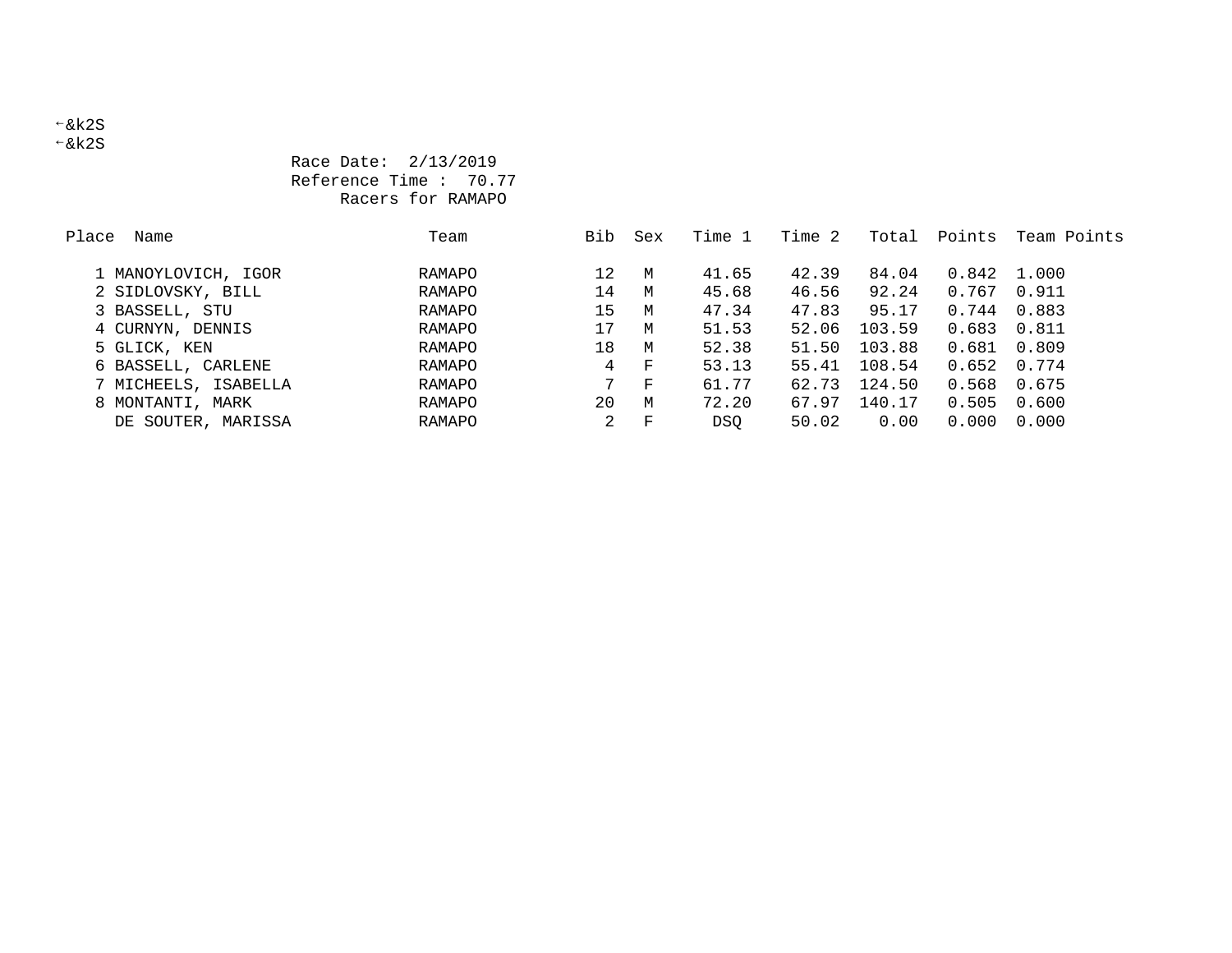Team Results - 2/27/2019

|                | Women |        |       | Men    | Combined |        |  |
|----------------|-------|--------|-------|--------|----------|--------|--|
| Team           | Place | Points | Place | Points | Place    | Points |  |
|                |       |        |       |        |          |        |  |
| RAMAPO         |       | 1.184  |       | 2.290  |          | 3.475  |  |
| HIGH LIFE      |       | 0.606  |       | 2.775  |          | 3.381  |  |
| SCNJ           |       |        |       | 0.897  |          | 0.000  |  |
| TRAILSIDE      |       |        |       | 0.000  |          | 0.000  |  |
| TRAIL SWEEPERS |       | 0.604  |       |        |          | 0.000  |  |

# Cumulative Team Results - 2/27/2019 Best 4 of 5 Races

|                | Women          |        |       | Men    |       | Combined |  |  |
|----------------|----------------|--------|-------|--------|-------|----------|--|--|
| Team           | Place          | Points | Place | Points | Place | Points   |  |  |
| RAMAPO         |                | 5.763  |       | 10.051 |       | 15.814   |  |  |
| HIGH LIFE      | 2              | 2.974  |       | 11.424 |       | 14.399   |  |  |
| TRAILSIDE      | $\overline{4}$ | 2.021  | 4     | 3.641  |       | 4.972    |  |  |
| SCNJ           |                |        |       | 3.689  |       |          |  |  |
| CRAIGMEUR      | 5              | 1.723  |       |        |       |          |  |  |
| TRAIL SWEEPERS |                | 2.354  |       |        |       |          |  |  |

# Cumulative Standings, Best 3 Scores

| Women              |           |        | Men   |                    |           |        |
|--------------------|-----------|--------|-------|--------------------|-----------|--------|
| $\xi$ k2S          |           |        |       |                    |           |        |
| Name               | Team      | Points | Place | Name               | Team      | Points |
| BURNS, LINDA       | HIGH LIFE | 2.285  |       | BARNETT, ANDY      | HIGH LIFE | 3.000  |
| BASSELL, CARLENE   | RAMAPO    | 2.219  | 2     | PRIEBKE, CHRIS     | HIGH LIFE | 2.882  |
| LYNCH, KAREN       | RAMAPO    | 2.155  |       | D'ALESSANDRO, GREG | HIGH LIFE | 2.809  |
| DE SOUTER, MARISSA | RAMAPO    | 2.112  | 4     | HENRY, JAY         | SCNJ      | 2.791  |
| SANDERSON, KAREN   | TRAILSIDE | 2.021  | 5.    | MANOYLOVICH, IGOR  | RAMAPO    | 2.648  |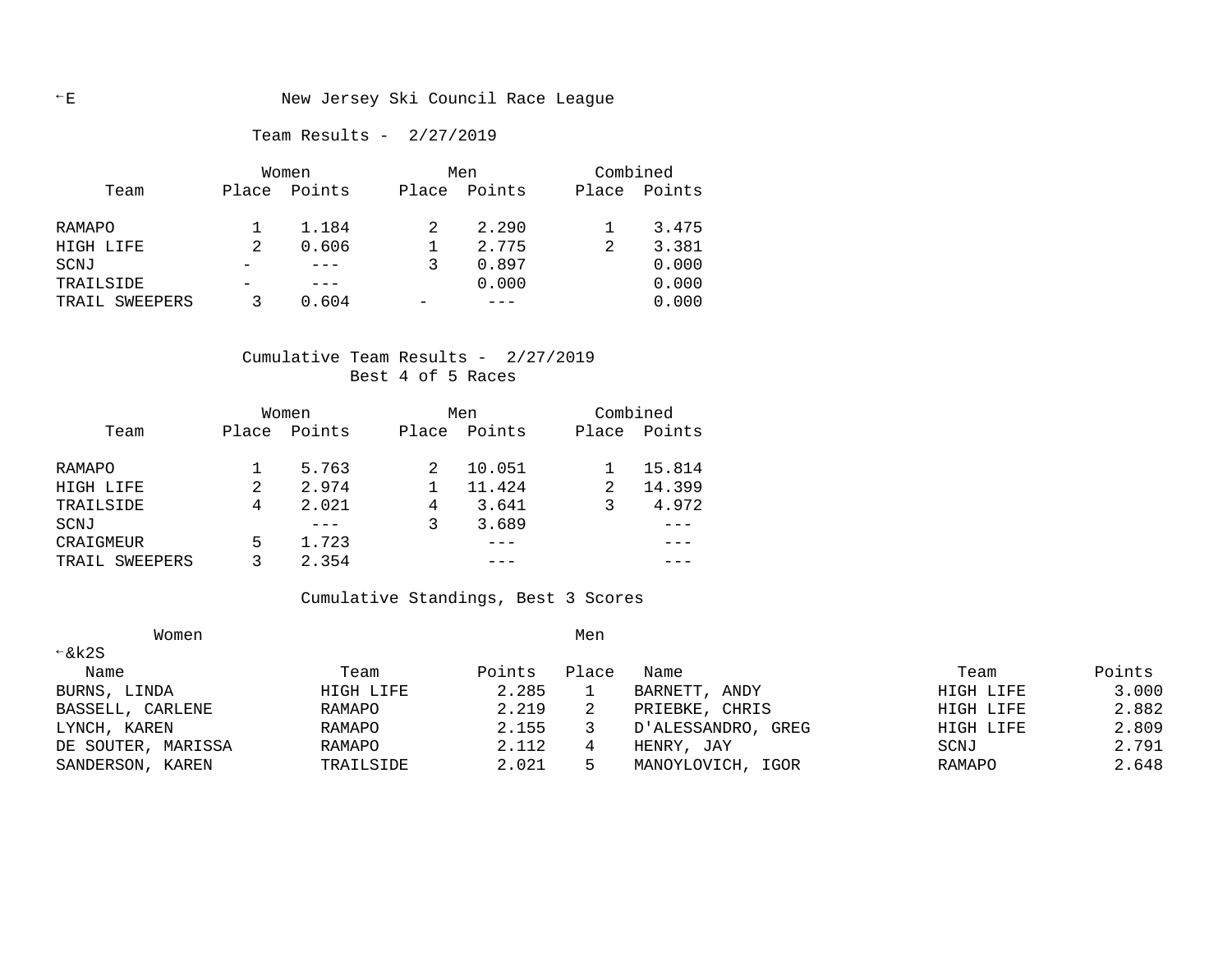# Race Date: 2/27/2019 - Page 2 Reference Time : 69.04 Men

| Place | Name                 | Team      | Bib | Sex | Time 1     | Time 2 | Total  | Points |
|-------|----------------------|-----------|-----|-----|------------|--------|--------|--------|
|       | 1 BARNETT, ANDY      | HIGH LIFE | 5   | M   | 34.66      | 34.38  | 69.04  | 1.000  |
|       | 2 HENRY, JAY         | SCNJ      | 6   | M   | 38.29      | 38.65  | 76.94  | 0.897  |
|       | 3 PRIEBKE, CHRIS     | HIGH LIFE | 7   | M   | 39.15      | 38.36  | 77.51  | 0.891  |
|       | 4 D'ALESSANDRO, GREG | HIGH LIFE | 8   | M   | 38.94      | 39.12  | 78.06  | 0.884  |
|       | 5 WATSON, DAVE       | RAMAPO    | 9   | M   | 41.39      | 46.53  | 87.92  | 0.785  |
|       | 6 SIDLOVSKY, BILL    | RAMAPO    | 10  | M   | 45.68      | 45.85  | 91.53  | 0.754  |
|       | 7 DIEDERICH, MIKE    | RAMAPO    | 11  | M   | 45.43      | 46.51  | 91.94  | 0.751  |
|       | 8 CURNYN, DENNIS     | RAMAPO    | 12  | M   | 55.62      | 58.12  | 113.74 | 0.607  |
|       | 9 GLICK, KEN         | RAMAPO    | 13  | M   | 57.58      | 58.69  | 116.27 | 0.594  |
|       | 10 MONTANTI, MARK    | RAMAPO    | 14  | M   | 72.54      | 69.20  | 141.74 | 0.487  |
|       | 11 MARTIN, TOM       | RAMAPO    | 15  | M   | 73.47      | 72.95  | 146.42 | 0.472  |
|       | MANOYLOVICH, IGOR    | RAMAPO    | 18  | M   | 43.56      | DSO    | 0.00   | 0.000  |
|       | CUMMINGS, PATRICK    | TRAILSIDE | 17  | M   | 54.78      | DNF    | 0.00   | 0.000  |
|       | HUSTON, MIKE         | HIGH LIFE | 16  | M   | <b>DNF</b> | DNS    | 0.00   | 0.000  |

 Race Date: 2/27/2019 - Page 3 Reference Time : 69.04 Women

| Place<br>Name        | Team           | Bib | Sex     | Time 1 | Time 2 |              | Total Points |
|----------------------|----------------|-----|---------|--------|--------|--------------|--------------|
|                      |                |     |         |        |        |              |              |
| 1 LYNCH, KAREN       | RAMAPO         |     | $1 - F$ | 53.54  |        | 54.58 108.12 | 0.639        |
| 2 BURNS, LINDA       | HIGH LIFE      |     | 2 F     | 54.61  |        | 59.35 113.96 | 0.606        |
| 3 SCHWINZER, SANDRA  | TRAIL SWEEPERS |     | 3 F     | 57.27  |        | 56.99 114.26 | 0.604        |
| 4 DE SOUTER, MARISSA | RAMAPO         | 4   | ਾ ਸਾ    | 70.34  | 56.16  | 126.50       | 0.546        |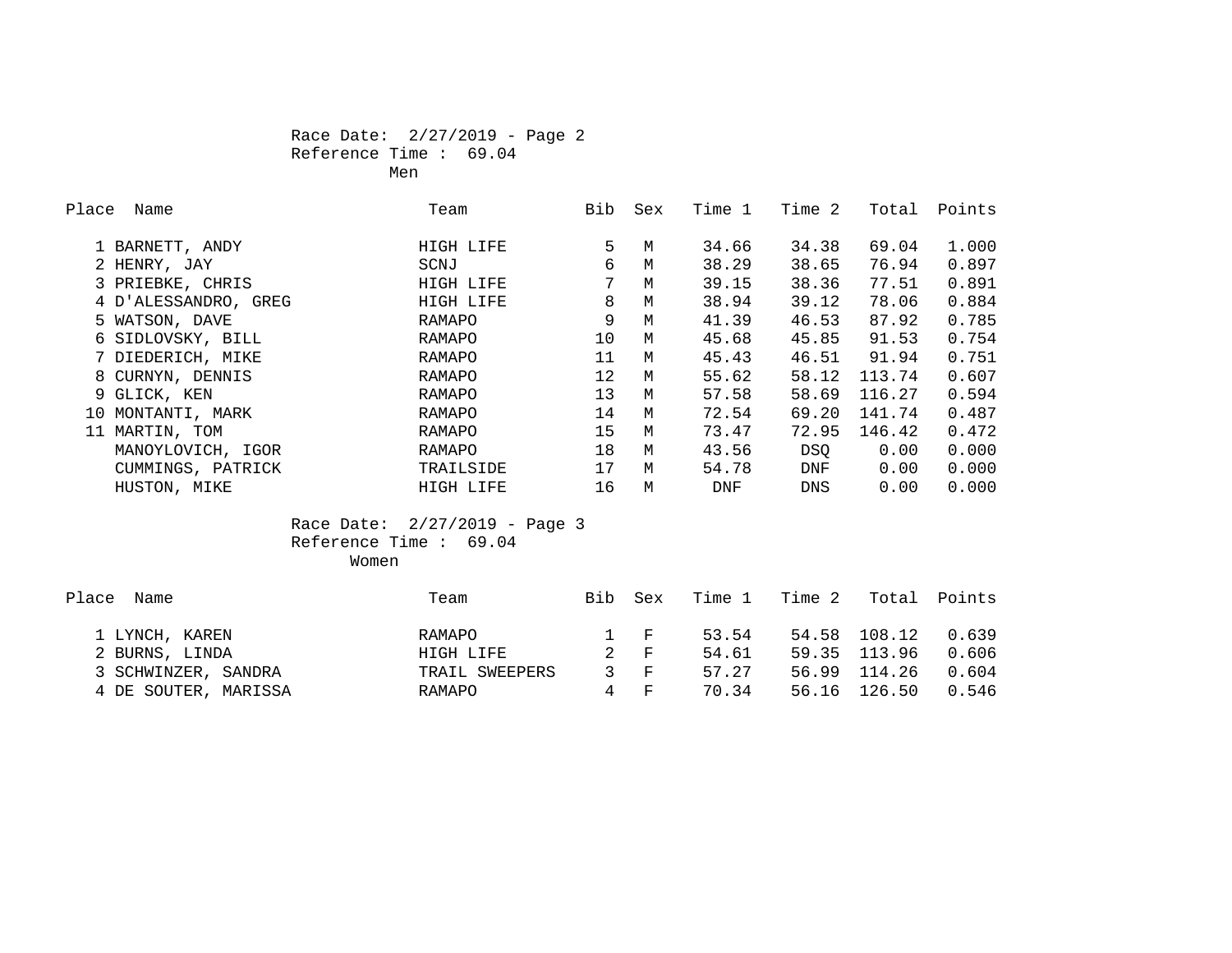women were also the control of the Moment women were the set of the set of the set of the set of the set of th

| Place<br>Name        | Team                 | Sex         | 1/16       | 1/23        | 1/30        | 2/13       | 2/27       | Points |
|----------------------|----------------------|-------------|------------|-------------|-------------|------------|------------|--------|
| 1 BURNS, LINDA       | HIGH LIFE            | $\mathbf F$ | 0.736      | 0.813       | 0.736       | 0.689      | 0.606      | 2.285  |
| 2 BASSELL, CARLENE   | RAMAPO               | $\mathbf F$ | 0.732      | 0.761       | 0.727       | 0.652      | DNR        | 2.219  |
| 3 LYNCH, KAREN       | RAMAPO               | F           | 0.672      | 0.727       | 0.757       | DNR        | 0.639      | 2.155  |
| 4 DE SOUTER, MARISSA | RAMAPO               | $\mathbf F$ | 0.780      | <b>DNR</b>  | 0.785       | 0.000      | 0.546      | 2.112  |
| 5 SANDERSON, KAREN   | TRAILSIDE            | $\mathbf F$ | <b>DNR</b> | 0.720       | 0.684       | 0.617      | <b>DNR</b> | 2.021  |
| 6 SCHWINZER, SANDRA  | TRAIL SWEEPERS       | $\mathbf F$ | 0.499      | <b>DNR</b>  | 0.643       | 0.608      | 0.604      | 1.855  |
| 7 MAZZANTI, DAWN     | CRAIGMEUR            | $\mathbf F$ | <b>DNR</b> | <b>DNR</b>  | 0.892       | 0.831      | <b>DNR</b> | 1.723  |
| 8 MICHEELS, ISABELLA | RAMAPO               | $\mathbf F$ | <b>DNR</b> | <b>DNR</b>  | <b>DNR</b>  | 0.568      | <b>DNR</b> | 0.568  |
|                      | Cumulative Standings |             |            |             |             |            |            |        |
|                      | Men                  |             |            |             |             |            |            |        |
| Place<br>Name        | Team                 | Sex         | 1/16       | 1/23        | 1/30        | 2/13       | 2/27       | Points |
| 1 BARNETT, ANDY      | HIGH LIFE            | М           | 1.000      | 1.000       | 1.000       | 1.000      | 1.000      | 3.000  |
| 2 PRIEBKE, CHRIS     | HIGH LIFE            | М           | 0.955      | 0.957       | 0.970       | 0.919      | 0.891      | 2.882  |
| 3 D'ALESSANDRO, GREG | HIGH LIFE            | М           | 0.963      | 0.961       | 0.810       | 0.883      | 0.884      | 2.809  |
| 4 HENRY, JAY         | SCNJ                 | M           | 0.948      | 0.943       | 0.799       | 0.900      | 0.897      | 2.791  |
| 5 MANOYLOVICH, IGOR  | RAMAPO               | M           | 0.858      | 0.883       | 0.908       | 0.842      | 0.000      | 2.648  |
| 6 BASSELL, STU       | RAMAPO               | М           | 0.831      | 0.844       | 0.857       | 0.744      | <b>DNR</b> | 2.532  |
| 7 GRIFFIN, RICH      | HIGH LIFE            | M           | 0.799      | 0.802       | 0.816       | 0.720      | <b>DNR</b> | 2.417  |
| 8 SIDLOVSKY, BILL    | RAMAPO               | M           | DNR        | 0.863       | <b>DNR</b>  | 0.767      | 0.754      | 2.384  |
| 9 CUMMINGS, PATRICK  | TRAILSIDE            | M           | 0.689      | 0.733       | 0.745       | 0.675      | 0.000      | 2.168  |
| 10 GLICK, KEN        | RAMAPO               | M           | 0.716      | <b>DNR</b>  | 0.746       | 0.681      | 0.594      | 2.143  |
| 11 CURNYN, DENNIS    | RAMAPO               | М           | <b>DNR</b> | 0.791       | <b>DNR</b>  | 0.683      | 0.607      | 2.081  |
| 12 HUSTON, MIKE      | HIGH LIFE            | M           | 0.880      | <b>DNR</b>  | ${\rm DNR}$ | 0.806      | 0.000      | 1.686  |
| 13 MONTANTI, MARK    | RAMAPO               | M           | <b>DNR</b> | 0.572       | <b>DNR</b>  | 0.505      | 0.487      | 1.564  |
| 14 WATSON, DAVE      | RAMAPO               | M           | 0.770      | <b>DNR</b>  | <b>DNR</b>  | <b>DNR</b> | 0.785      | 1.556  |
| 15 GOMEZ, STEVE      | RAMAPO               | М           | 0.909      | ${\rm DNR}$ | <b>DNR</b>  | <b>DNR</b> | DNR        | 0.909  |
| 16 MCCUSKER, CHUCK   | HIGH LIFE            | M           | 0.822      | <b>DNR</b>  | <b>DNR</b>  | <b>DNR</b> | DNR        | 0.822  |
| 17 LEAMAN, KEITH     | TRAILSIDE            | M           | <b>DNR</b> | 0.798       | <b>DNR</b>  | <b>DNR</b> | DNR        | 0.798  |
| 18 DIEDERICH, MIKE   | <b>RAMAPO</b>        | M           | <b>DNR</b> | <b>DNR</b>  | <b>DNR</b>  | <b>DNR</b> | 0.751      | 0.751  |
| 19 MARTIN, TOM       | RAMAPO               | М           | <b>DNR</b> | <b>DNR</b>  | <b>DNR</b>  | <b>DNR</b> | 0.472      | 0.472  |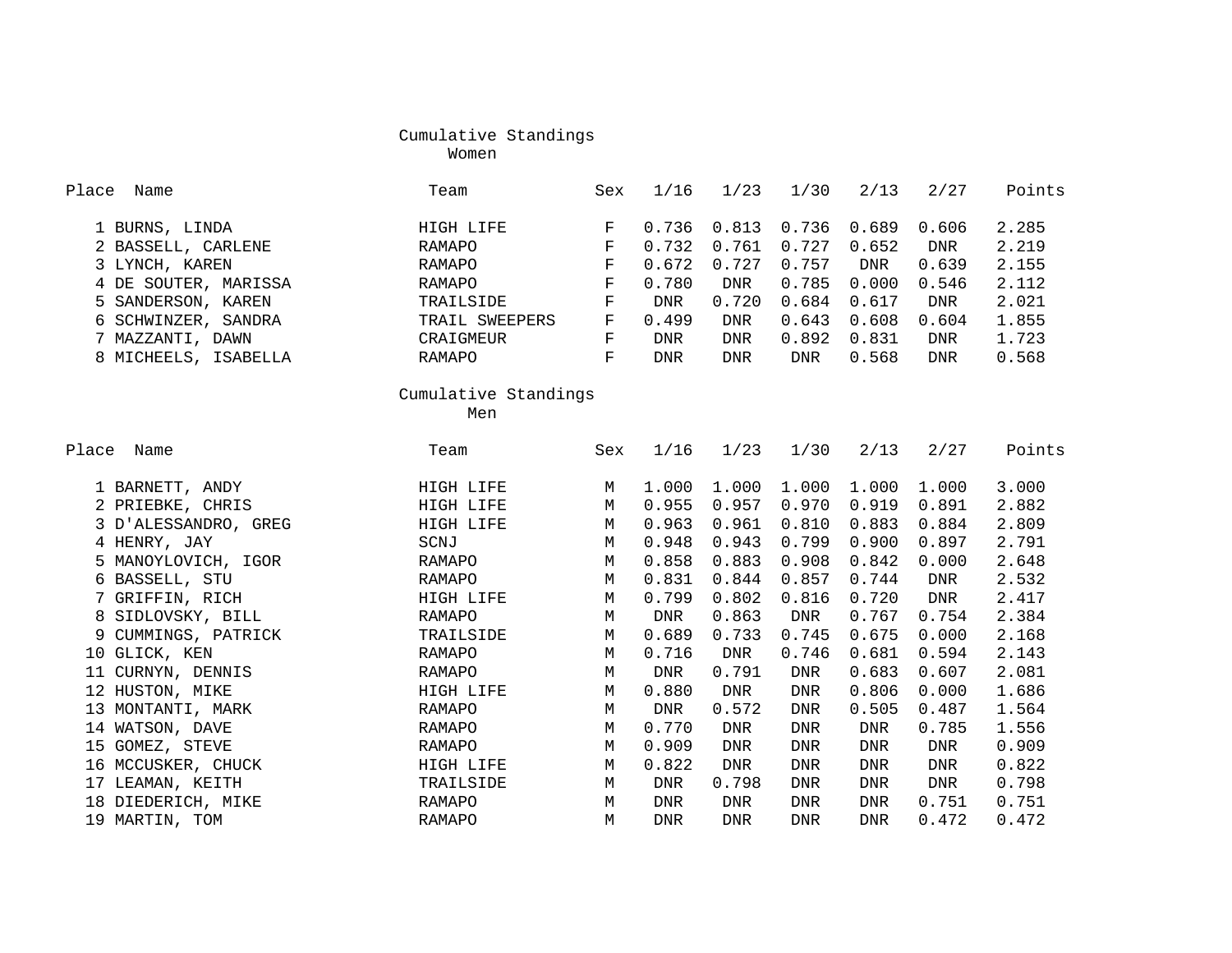# Race Date: 2/27/2019 Reference Time : 69.04 Racers for RAMAPO

| Place<br>Name        | Team          | Bib             | Sex | Time 1 | Time 2 | Total  | Points        | Team Points |
|----------------------|---------------|-----------------|-----|--------|--------|--------|---------------|-------------|
|                      |               |                 |     |        |        |        |               |             |
| 1 WATSON, DAVE       | RAMAPO        | 9               | M   | 41.39  | 46.53  | 87.92  | 0.785         | 1.000       |
| 2 SIDLOVSKY, BILL    | RAMAPO        | 10              | M   | 45.68  | 45.85  | 91.53  | 0.754         | 0.961       |
| 3 DIEDERICH, MIKE    | RAMAPO        | 11              | M   | 45.43  | 46.51  | 91.94  | 0.751         | 0.956       |
| 4 LYNCH, KAREN       | RAMAPO        |                 | F   | 53.54  | 54.58  | 108.12 | 0.639         | 0.813       |
| 5 CURNYN, DENNIS     | RAMAPO        | 12              | M   | 55.62  | 58.12  | 113.74 | 0.607         | 0.773       |
| 6 GLICK, KEN         | RAMAPO        | 13 <sup>°</sup> | M   | 57.58  | 58.69  | 116.27 | 0.594         | 0.756       |
| 7 DE SOUTER, MARISSA | RAMAPO        | 4               | F   | 70.34  | 56.16  | 126.50 | $0.546$ 0.695 |             |
| 8 MONTANTI, MARK     | RAMAPO        | 14              | M   | 72.54  | 69.20  | 141.74 | 0.487         | 0.620       |
| 9 MARTIN, TOM        | RAMAPO        | 15              | M   | 73.47  | 72.95  | 146.42 | 0.472         | 0.600       |
| MANOYLOVICH, IGOR    | <b>RAMAPO</b> | 18              | М   | 43.56  | DSO.   | 0.00   | 0.000         | 0.000       |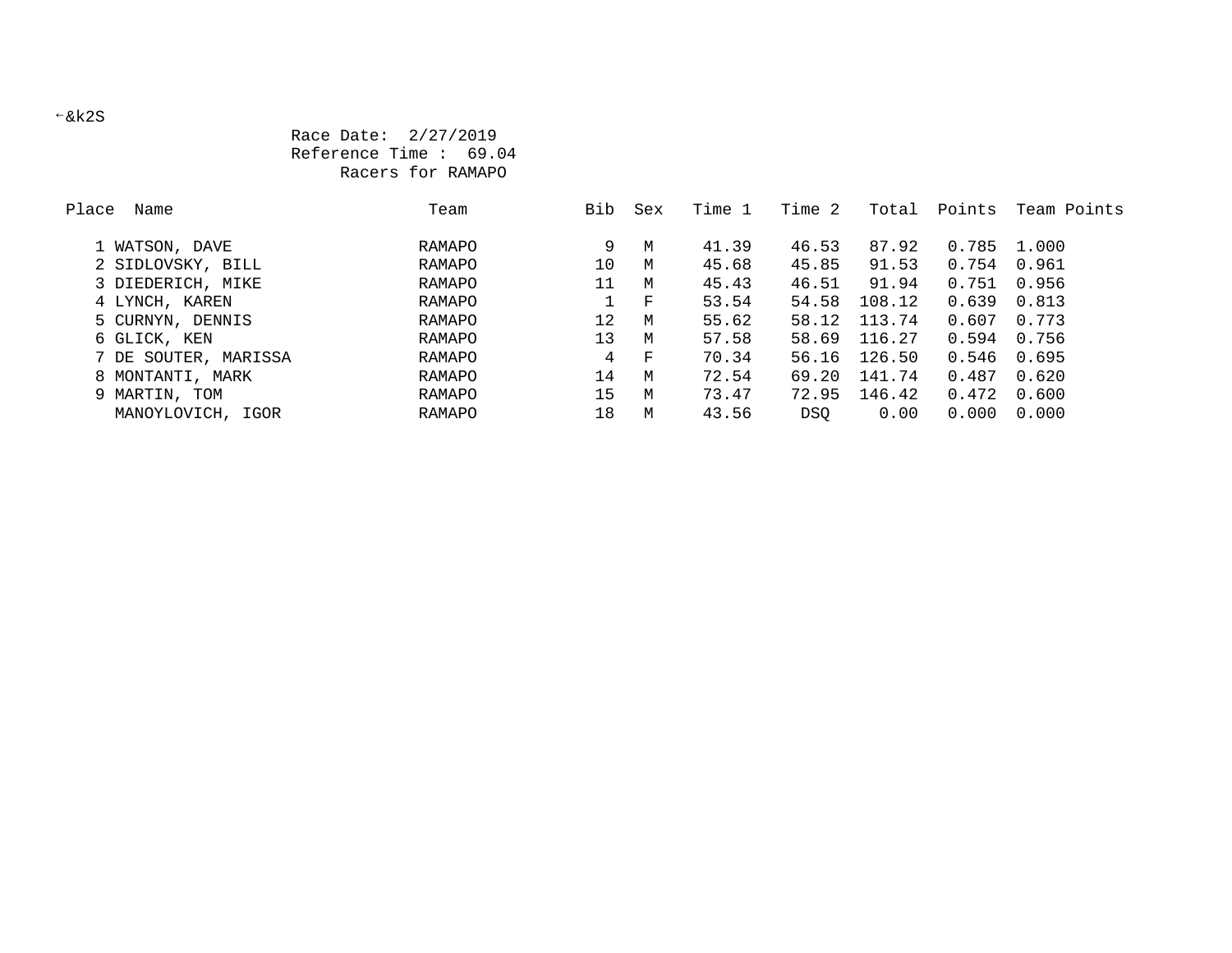Team Results - 3/ 6/2019

|                   |       | Women  |       | Combined<br>Men |       |        |
|-------------------|-------|--------|-------|-----------------|-------|--------|
| Team              | Place | Points | Place | Points          | Place | Points |
|                   |       |        |       |                 |       |        |
| RAMAPO            |       | 1.379  | 2     | 2.356           |       | 3.735  |
| HIGH LIFE         | 3     | 0.731  |       | 2.823           | 2     | 3.554  |
| TRAILSIDE         | 5     | 0.628  | 4     | 0.655           | 3     | 1.283  |
| SCNJ              |       |        | 3     | 0.925           |       | 0.000  |
| CRAIGMEUR         | 2     | 0.798  |       |                 |       | 0.000  |
| SWEEPERS<br>TRAIL | 4     | 0.651  |       |                 |       | 0.000  |

# Cumulative Team Results - 3/ 6/2019 Best 5 of 6 Races

|                |       | Women  |       | Men    |   | Combined     |  |  |
|----------------|-------|--------|-------|--------|---|--------------|--|--|
| Team           | Place | Points | Place | Points |   | Place Points |  |  |
| RAMAPO         |       | 7.142  |       | 12.407 |   | 19.549       |  |  |
| HIGH LIFE      | 2     | 3.706  |       | 14.247 | 2 | 17.953       |  |  |
| TRAILSIDE      | 4     | 2.649  | 4     | 4.296  |   | 6.255        |  |  |
| SCNJ           |       |        |       | 4.613  |   |              |  |  |
| CRAIGMEUR      | 5     | 2.521  |       |        |   |              |  |  |
| TRAIL SWEEPERS |       | 3.005  |       |        |   |              |  |  |

# Cumulative Standings, Best 3 Scores

| Women              |           |        | Men   |                    |           |        |
|--------------------|-----------|--------|-------|--------------------|-----------|--------|
| $\xi$ k2S          |           |        |       |                    |           |        |
| Name               | Team      | Points | Place | Name               | Team      | Points |
| MAZZANTI,<br>DAWN  | CRAIGMEUR | 2.521  |       | BARNETT, ANDY      | HIGH LIFE | 3.000  |
| DE SOUTER, MARISSA | RAMAPO    | 2.291  | 2     | CHRIS<br>PRIEBKE,  | HIGH LIFE | 2.882  |
| BURNS, LINDA       | HIGH LIFE | 2.285  |       | D'ALESSANDRO, GREG | HIGH LIFE | 2.841  |
| BASSELL, CARLENE   | RAMAPO    | 2.219  | 4     | HENRY, JAY         | SCNJ      | 2.816  |
| LYNCH, KAREN       | RAMAPO    | 2.155  | 5.    | MANOYLOVICH, IGOR  | RAMAPO    | 2.648  |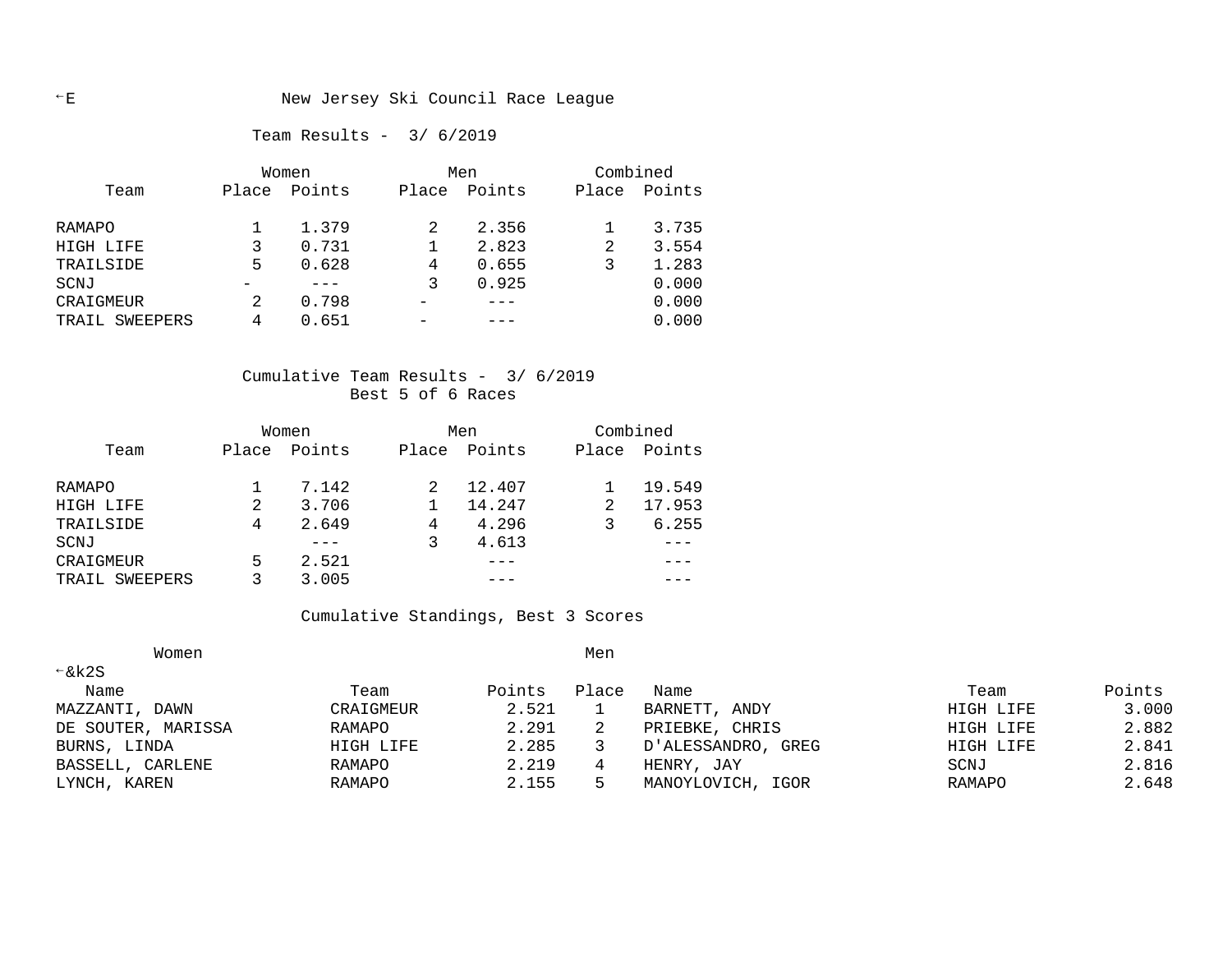# Race Date: 3/ 6/2019 - Page 2 Reference Time : 70.02 Men

| Place | Name                 | Team      | Bib | Sex | Time 1 | Time 2     | Total  | Points |
|-------|----------------------|-----------|-----|-----|--------|------------|--------|--------|
|       | 1 BARNETT, ANDY      | HIGH LIFE | 8   | M   | 34.84  | 35.18      | 70.02  | 1.000  |
|       | 2 HENRY, JAY         | SCNJ      | 9   | M   | 37.90  | 37.82      | 75.72  | 0.925  |
|       | 3 D'ALESSANDRO, GREG | HIGH LIFE | 10  | M   | 38.20  | 38.22      | 76.42  | 0.916  |
|       | 4 PRIEBKE, CHRIS     | HIGH LIFE | 11  | M   | 38.52  | 38.73      | 77.25  | 0.906  |
|       | 5 MANOYLOVICH, IGOR  | RAMAPO    | 12  | M   | 41.77  | 41.84      | 83.61  | 0.837  |
|       | 6 SIDLOVSKY, BILL    | RAMAPO    | 13  | M   | 45.73  | 45.43      | 91.16  | 0.768  |
|       | 7 BASSELL, STU       | RAMAPO    | 14  | M   | 46.67  | 46.65      | 93.32  | 0.750  |
|       | 8 GRIFFIN, RICH      | HIGH LIFE | 16  | M   | 50.38  | 51.07      | 101.45 | 0.690  |
|       | 9 CUMMINGS, PATRICK  | TRAILSIDE | 17  | M   | 53.84  | 53.03      | 106.87 | 0.655  |
|       | 10 GLICK, KEN        | RAMAPO    | 18  | M   | 54.09  | 53.70      | 107.79 | 0.650  |
|       | WATSON, DAVE         | RAMAPO    | 15  | M   | 50.26  | <b>DSO</b> | 0.00   | 0.000  |

 Race Date: 3/ 6/2019 - Page 3 Reference Time : 70.02 women women women women women women women women women women women women women women women women women women wo

| Team           | Bib | Sex          | Time 1 | Time 2 | Total  | Points |
|----------------|-----|--------------|--------|--------|--------|--------|
|                |     |              |        |        |        |        |
| CRAIGMEUR      |     | F            | 43.95  | 43.75  | 87.70  | 0.798  |
| HIGH LIFE      | 2   | F            | 47.31  | 48.46  | 95.77  | 0.731  |
| RAMAPO         | 3   | $_{\rm F}$   | 47.82  | 48.80  | 96.62  | 0.725  |
| RAMAPO         | 4   | $_{\rm F}$   | 52.90  | 54.09  | 106.99 | 0.654  |
| TRAIL SWEEPERS | 5   | $\mathbf{F}$ | 53.47  | 54.16  | 107.63 | 0.651  |
| TRAILSIDE      | 6   | $\mathbf{F}$ | 55.41  | 56.09  | 111.50 | 0.628  |
| RAMAPO         | 7   | F            | 67.53  | 67.38  | 134.91 | 0.519  |
|                |     |              |        |        |        |        |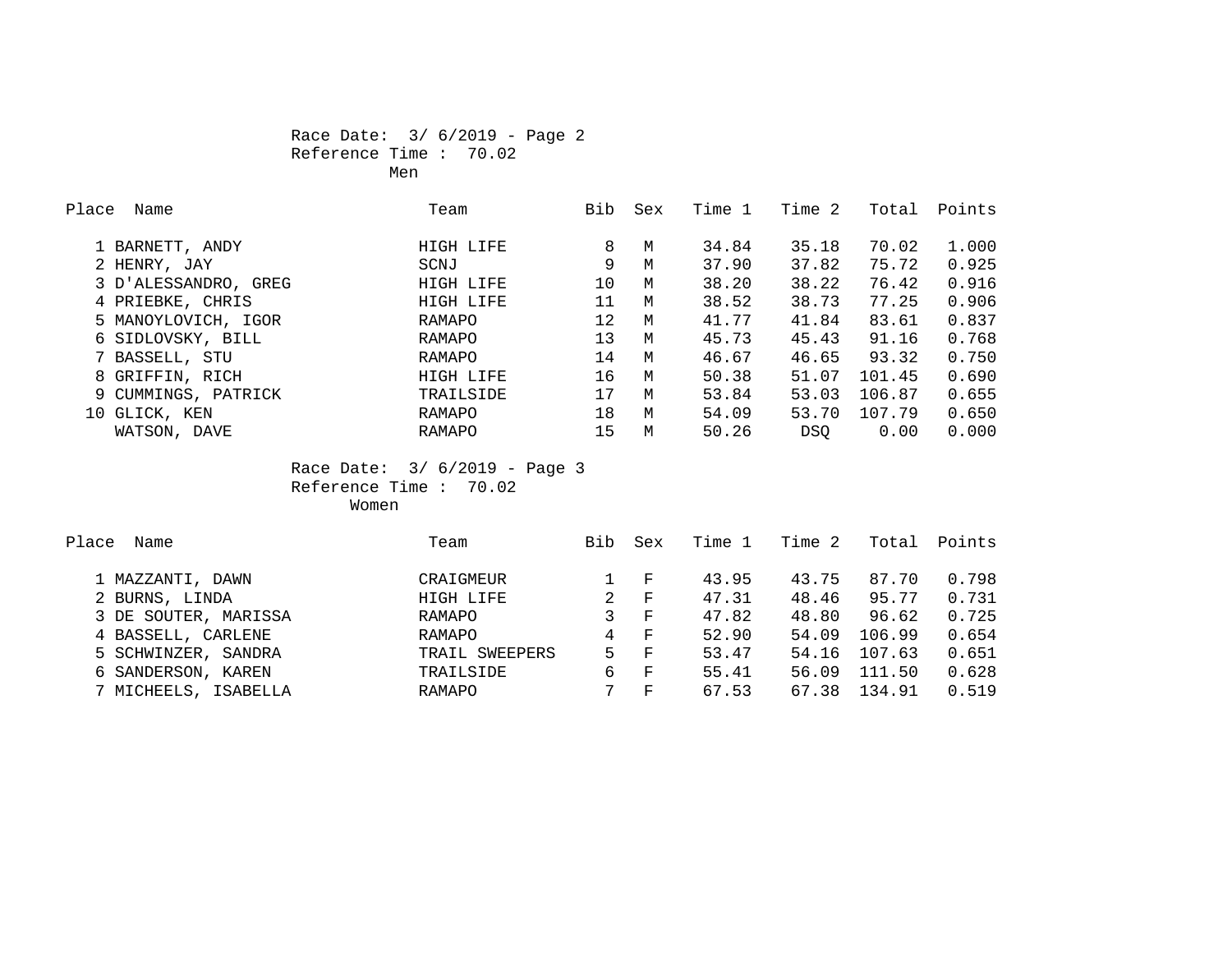Women

| Place<br>Name          | Team                 | Sex         | 1/16       | 1/23        | 1/30       | 2/13       | 2/27       | 3/6        | Points |
|------------------------|----------------------|-------------|------------|-------------|------------|------------|------------|------------|--------|
| 1 MAZZANTI, DAWN       | CRAIGMEUR            | F           | DNR        | DNR         | 0.892      | 0.831      | DNR        | 0.798      | 2.521  |
| 2 DE SOUTER, MARISSA   | <b>RAMAPO</b>        | $\mathbf F$ | 0.780      | <b>DNR</b>  | 0.785      | 0.000      | 0.546      | 0.725      | 2.291  |
| 3 BURNS, LINDA         | HIGH LIFE            | $\mathbf F$ | 0.736      | 0.813       | 0.736      | 0.689      | 0.606      | 0.731      | 2.285  |
| 4 BASSELL, CARLENE     | <b>RAMAPO</b>        | $\mathbf F$ | 0.732      | 0.761       | 0.727      | 0.652      | <b>DNR</b> | 0.654      | 2.219  |
| 5 LYNCH, KAREN         | <b>RAMAPO</b>        | $\mathbf F$ | 0.672      | 0.727       | 0.757      | <b>DNR</b> | 0.639      | DNR        | 2.155  |
| SANDERSON, KAREN<br>6  | TRAILSIDE            | $\mathbf F$ | <b>DNR</b> | 0.720       | 0.684      | 0.617      | <b>DNR</b> | 0.628      | 2.032  |
| SCHWINZER, SANDRA      | TRAIL SWEEPERS       | $\mathbf F$ | 0.499      | <b>DNR</b>  | 0.643      | 0.608      | 0.604      | 0.651      | 1.902  |
| 8 MICHEELS, ISABELLA   | <b>RAMAPO</b>        | $\mathbf F$ | <b>DNR</b> | <b>DNR</b>  | <b>DNR</b> | 0.568      | <b>DNR</b> | 0.519      | 1.087  |
|                        | Cumulative Standings |             |            |             |            |            |            |            |        |
|                        | Men                  |             |            |             |            |            |            |            |        |
| Name<br>Place          | Team                 | Sex         | 1/16       | 1/23        | 1/30       | 2/13       | 2/27       | 3/6        | Points |
| 1 BARNETT, ANDY        | HIGH LIFE            | М           | 1.000      | 1.000       | 1.000      | 1.000      | 1.000      | 1.000      | 3.000  |
| 2 PRIEBKE, CHRIS       | HIGH LIFE            | M           | 0.955      | 0.957       | 0.970      | 0.919      | 0.891      | 0.906      | 2.882  |
| 3 D'ALESSANDRO, GREG   | HIGH LIFE            | M           | 0.963      | 0.961       | 0.810      | 0.883      | 0.884      | 0.916      | 2.841  |
| 4 HENRY, JAY           | SCNJ                 | M           | 0.948      | 0.943       | 0.799      | 0.900      | 0.897      | 0.925      | 2.816  |
| 5 MANOYLOVICH, IGOR    | RAMAPO               | М           | 0.858      | 0.883       | 0.908      | 0.842      | 0.000      | 0.837      | 2.648  |
| BASSELL, STU<br>6      | RAMAPO               | M           | 0.831      | 0.844       | 0.857      | 0.744      | <b>DNR</b> | 0.750      | 2.532  |
| GRIFFIN, RICH          | HIGH LIFE            | М           | 0.799      | 0.802       | 0.816      | 0.720      | <b>DNR</b> | 0.690      | 2.417  |
| SIDLOVSKY, BILL        | <b>RAMAPO</b>        | М           | <b>DNR</b> | 0.863       | <b>DNR</b> | 0.767      | 0.754      | 0.768      | 2.398  |
| CUMMINGS, PATRICK<br>9 | TRAILSIDE            | М           | 0.689      | 0.733       | 0.745      | 0.675      | 0.000      | 0.655      | 2.168  |
| GLICK, KEN<br>10       | <b>RAMAPO</b>        | М           | 0.716      | ${\rm DNR}$ | 0.746      | 0.681      | 0.594      | 0.650      | 2.143  |
| 11 CURNYN, DENNIS      | RAMAPO               | М           | <b>DNR</b> | 0.791       | DNR        | 0.683      | 0.607      | <b>DNR</b> | 2.081  |
| 12 HUSTON, MIKE        | HIGH LIFE            | M           | 0.880      | <b>DNR</b>  | <b>DNR</b> | 0.806      | 0.000      | <b>DNR</b> | 1.686  |
| 13 MONTANTI, MARK      | <b>RAMAPO</b>        | М           | <b>DNR</b> | 0.572       | <b>DNR</b> | 0.505      | 0.487      | <b>DNR</b> | 1.564  |
| 14 WATSON, DAVE        | RAMAPO               | М           | 0.770      | <b>DNR</b>  | <b>DNR</b> | <b>DNR</b> | 0.785      | 0.000      | 1.556  |
| 15 GOMEZ, STEVE        | <b>RAMAPO</b>        | M           | 0.909      | <b>DNR</b>  | <b>DNR</b> | <b>DNR</b> | <b>DNR</b> | <b>DNR</b> | 0.909  |
| 16 MCCUSKER, CHUCK     | HIGH LIFE            | М           | 0.822      | ${\rm DNR}$ | <b>DNR</b> | <b>DNR</b> | <b>DNR</b> | <b>DNR</b> | 0.822  |
| 17 LEAMAN, KEITH       | TRAILSIDE            | М           | <b>DNR</b> | 0.798       | <b>DNR</b> | <b>DNR</b> | <b>DNR</b> | <b>DNR</b> | 0.798  |
| 18 DIEDERICH, MIKE     | <b>RAMAPO</b>        | М           | <b>DNR</b> | <b>DNR</b>  | <b>DNR</b> | <b>DNR</b> | 0.751      | <b>DNR</b> | 0.751  |
| 19 MARTIN, TOM         | <b>RAMAPO</b>        | M           | <b>DNR</b> | <b>DNR</b>  | <b>DNR</b> | <b>DNR</b> | 0.472      | <b>DNR</b> | 0.472  |